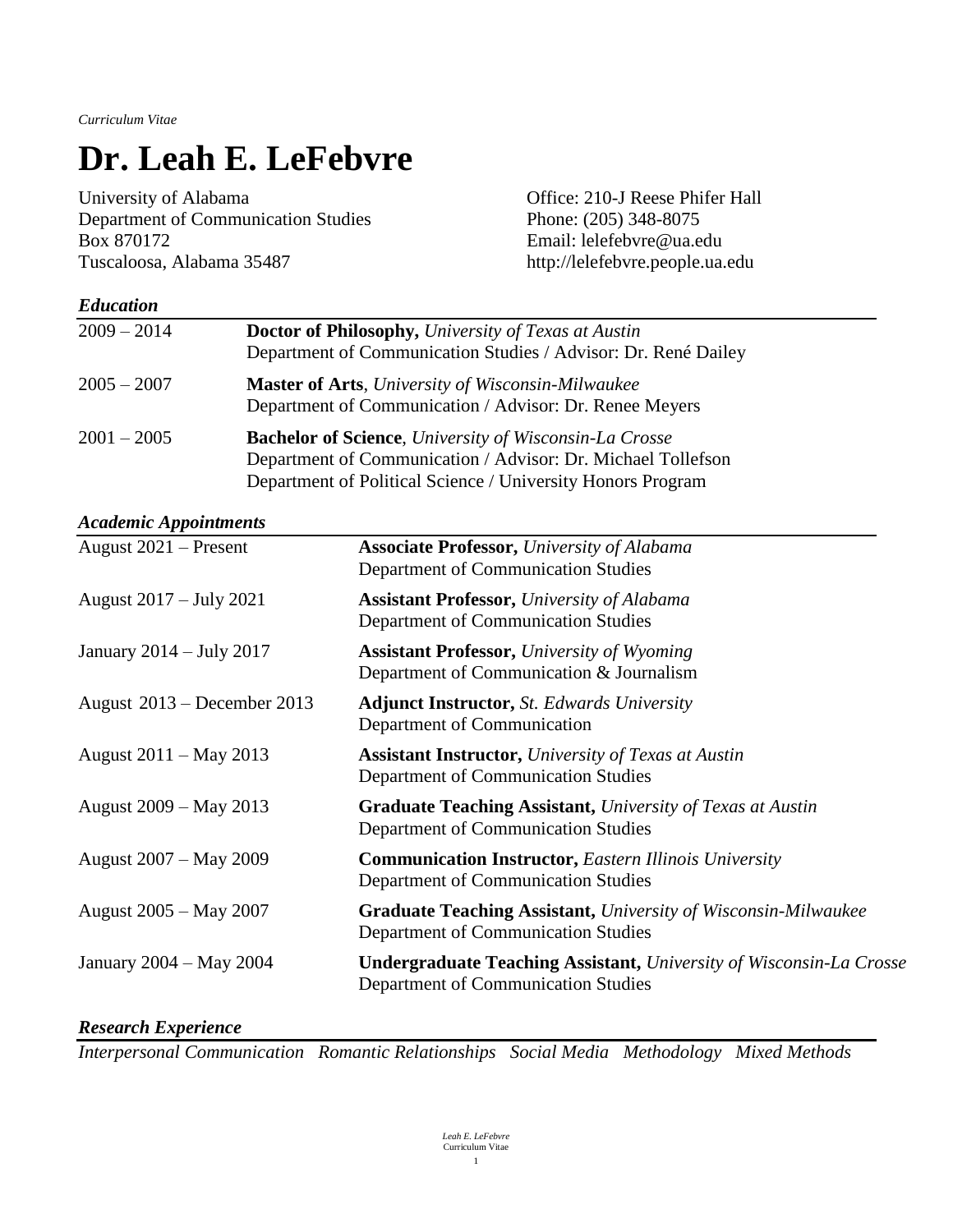## *Fellowships & Scholarships*

|               | 1 chowships a scholar ships                                                                                     |
|---------------|-----------------------------------------------------------------------------------------------------------------|
| 2022          | <b>Reese Phifer Fellowship</b><br>University of Alabama Department of Communication Studies                     |
| 2019          | <b>Reese Phifer Fellowship</b><br>University of Alabama Department of Communication Studies                     |
| 2018          | <b>Reese Phifer Fellowship</b><br>University of Alabama Department of Communication Studies                     |
| $2013 - 2014$ | <b>College of Communication Continuing Fellowship</b><br>University of Texas at Austin                          |
| 2014          | <b>Student Travel Award/Scholarship</b><br>International Association of Relationship Research (IARR)            |
| 2014          | <b>Career Development Scholarship</b><br>University of Texas at Austin Communication Career Services (CCS)      |
| 2012          | Undergraduate Mentor Fellowship – Research Assistant<br>University of Texas at Austin                           |
| 2011          | Norwegian Research Fellowship<br>Universitetet i Nordland Bodø Graduate School of Business                      |
| 2007          | University of Wisconsin-Milwaukee Department of Communication Studies Fellowship<br>John Paul Jones Scholarship |

#### *Grants*

| 2021 | Alabama Life Research Institute (ALRI) Pilot Project (funded)                                                                                                                                                               | \$25,000.00  |
|------|-----------------------------------------------------------------------------------------------------------------------------------------------------------------------------------------------------------------------------|--------------|
|      | Romantic relationship (in)stability and dissolution: Dyadic longitudinal analysis                                                                                                                                           |              |
|      | Collaboration with Dr. Heather Love (Co-Principal Investigator)                                                                                                                                                             |              |
| 2021 | Society for the Study of Emerging Adulthood – SSEA (unfunded)<br>A dyadic analysis of emerging adult romantic relationship (in)stability and dissolution<br>Collaboration with Dr. Heather Love (Co-Principal Investigator) | \$1000.00    |
| 2020 | UCLA Marriage and Close Relationships Lab (unfunded)                                                                                                                                                                        | \$149,294.00 |
|      | Romantic relationship (in)stability and dissolution: Dyadic longitudinal analysis<br>Collaboration with Dr. Heather Love (Co-Principal Investigator)                                                                        |              |
| 2020 | <b>Small Grant Program, University of Alabama</b> (unfunded)                                                                                                                                                                | \$6000.00    |
|      | Romantic relationship (in)stability and dissolution in emerging adults: A longitudinal analysis<br>Collaboration with Dr. Heather A. Love (Co-Principal Investigator)                                                       |              |
| 2020 | <b>Southeastern Conference (SEC) Faculty Travel Program (funded)</b>                                                                                                                                                        | \$1135.00    |
|      | Research Collaboration & Visit with Dr. Spencer Olmstead at the University of Tennessee                                                                                                                                     |              |
| 2019 | <b>Mind &amp; Life Institute PEACE</b> (unfunded)                                                                                                                                                                           | \$100,000.00 |
|      | Reduce suffering from ghosting: Identifying mindfulness and compassionate strategies                                                                                                                                        |              |
| 2019 | <b>National Institutes of Health (NIH)</b>                                                                                                                                                                                  | \$401,563.00 |
|      | Building an mHealth intervention to serve the needs of rurally-located cardiovascular disease patients                                                                                                                      |              |
| 2019 | University of Alabama Executive Vice President and Provost<br>Reese Phifer Fourth Floor Annex Renovation Proposal                                                                                                           | \$614,851.38 |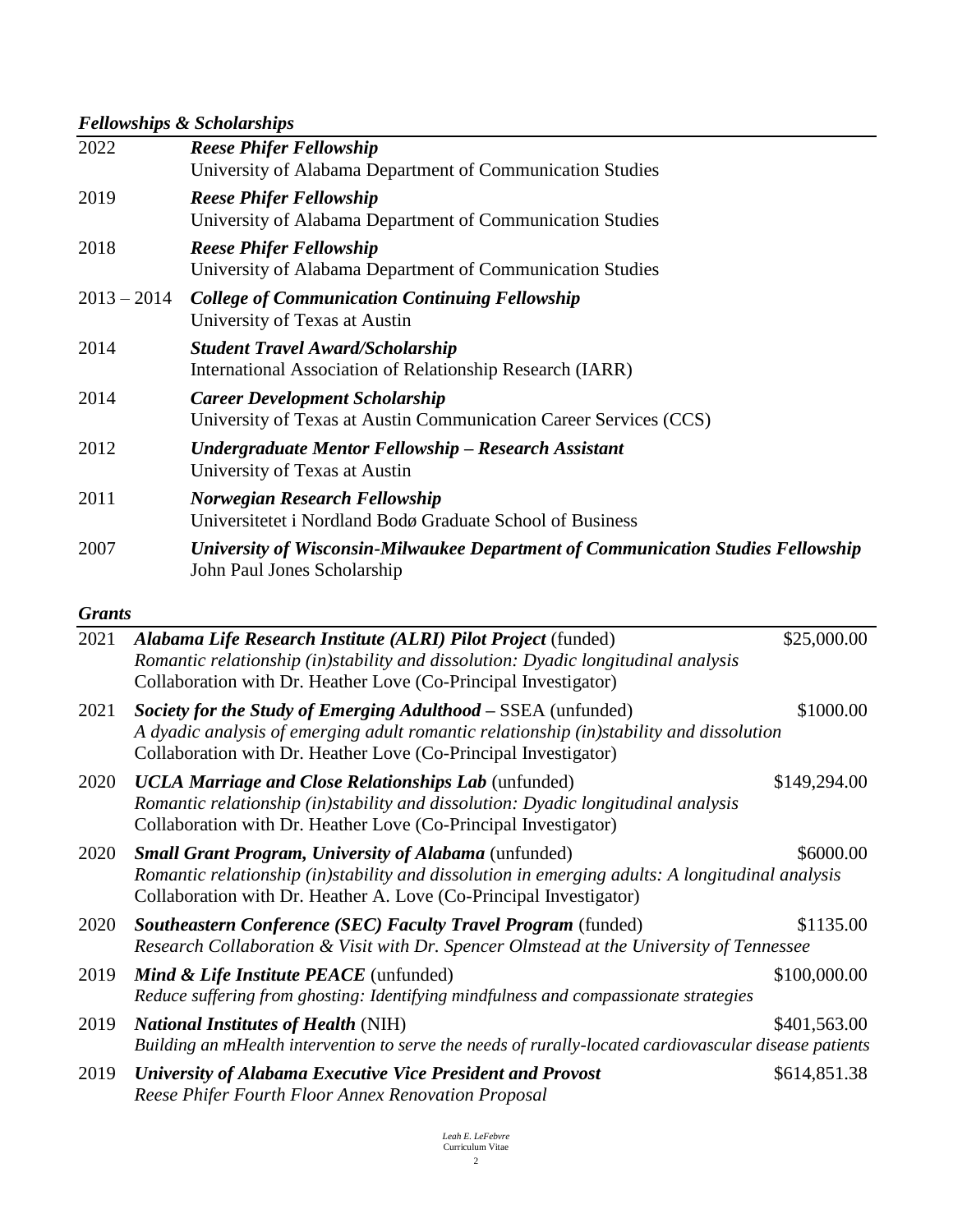- 2018 *Research Grant Committee, University of Alabama* (Principal Investigator) \$6000.00 *Finding empathy in romantic relationship dissolution: Exploring emerging adults' rejection practices*
- 2016 *Caitlin Long Excellence Award Fund, University of Wyoming* (funded)\$1000.00 Collaboration with Dr. Tracey Owens Patton (Co-Principal Investigator) *Exploring your DNA journey: Understanding artificial boundaries related to race, ethnicity, and skin color*
- 2015 *Central States Communication Association Federation Prize* (funded)\$3000.00 Collaboration with Dr. Tina Coffelt (Co-Principal Investigator) *Will my partner leave me?: The effect of STI disease on developing romantic relationships*

#### *Professional Honors and Academic Awards*

| 2021 | <b>Board of Visitors (BOV) Research Award</b><br>College of Communication & Information Sciences                                                     |
|------|------------------------------------------------------------------------------------------------------------------------------------------------------|
| 2016 | <b>College of Arts &amp; Sciences Top Ten Teacher</b><br>University of Wyoming College of Arts & Sciences                                            |
| 2010 | <b>Professional Development Award</b><br>University of Texas at Austin Office of Graduate Studies                                                    |
| 2007 | <b>International Communication Association Teaching Award</b><br>University of Wisconsin-Milwaukee Department of Communication                       |
| 2007 | <b>Melvin H. Miller Award for Outstanding Service</b><br>University of Wisconsin-Milwaukee Department of Communication                               |
| 2007 | <b>Outstanding GPA Award</b><br>University of Wisconsin-Milwaukee Department of Communication                                                        |
| 2005 | Kent Grimslid Memorial Award (Vanguard Excellence Award)<br>University of Wisconsin – La Crosse                                                      |
| 2005 | <b>College of Liberal Studies Student Recognition of Excellence Award</b><br>University of Wisconsin – La Crosse Department of Communication Studies |
| 2005 | <b>College of Liberal Studies Student Recognition of Excellence Award</b><br>University of Wisconsin – La Crosse Department of Political Science     |
| 2005 | University Highest Honors – University of Wisconsin – La Crosse                                                                                      |
| 2005 | <b>Department of Political Science Honors</b> – University of Wisconsin – La Crosse                                                                  |
| 2004 | <b>Lambda Pi Eta</b> – National Communication Honorary Society                                                                                       |
| 2004 | Pi Sigma Alpha – National Political Science Honor Society                                                                                            |

#### *Top Paper or Presentation Honors*

| 2021 | <b>Basic Course Communication Division Top Paper Panel</b><br><b>National Communication Association Conference</b>   |
|------|----------------------------------------------------------------------------------------------------------------------|
| 2020 | <b>Interpersonal Communication Division Top Paper</b><br><b>Southern States Communication Association Conference</b> |
| 2019 | <b>Human and Communication Technology Top Paper Panel</b><br><b>National Communication Association Conference</b>    |
| 2019 | <b>Interpersonal Communication Division Top Paper Panel</b>                                                          |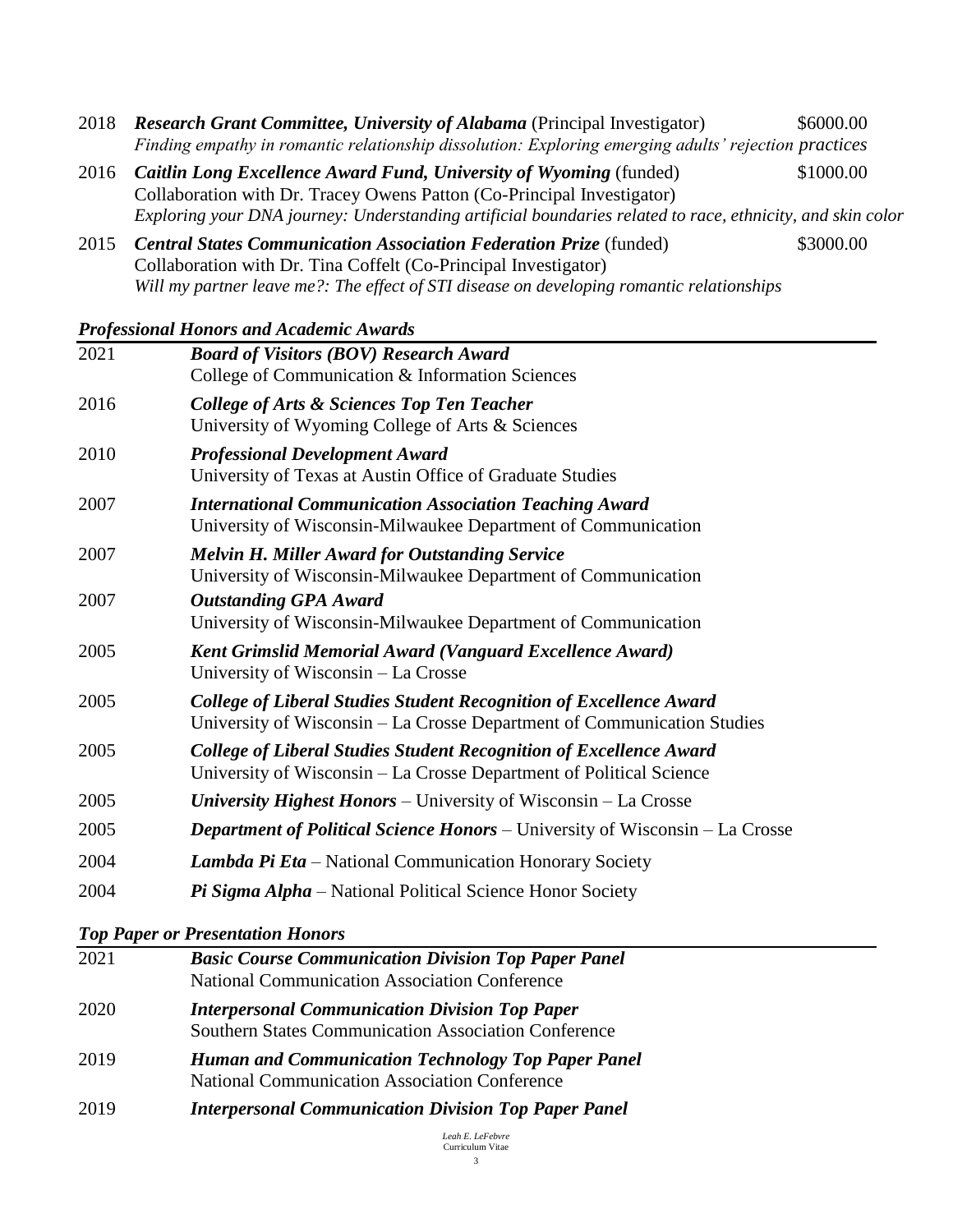|      | <b>Southern States Communication Association Conference</b>                                                                        |
|------|------------------------------------------------------------------------------------------------------------------------------------|
| 2019 | <b>Instructional Communication Interest Group Top Paper Panel</b><br><b>Eastern Communication Association Conference</b>           |
| 2018 | <b>Nonverbal Communication Division Top Paper</b><br><b>National Communication Association Conference</b>                          |
| 2017 | <b>Communication &amp; Instruction Interest Group Top Four Panel</b><br><b>Western States Communication Association Conference</b> |
| 2015 | <b>Basic Course Communication Division Top Paper Panel</b><br><b>National Communication Association Conference</b>                 |
| 2015 | <b>Top Poster Award</b><br>International Association of Relationship Research Conference                                           |
| 2015 | <b>Instructional and Development Division Top Poster Award</b><br><b>International Communication Association Conference</b>        |
| 2015 | <b>Interpersonal Communication Interest Group Top Paper Award</b><br><b>Western States Communication Association Conference</b>    |
| 2013 | Language and Social Interaction Interest Group Top Three Paper Award<br><b>Western States Communication Association Conference</b> |
| 2012 | <b>Interpersonal Communication Division Top Four Paper Award</b><br><b>National Communication Association Conference</b>           |
| 2011 | <b>Family Communication Division Top Four Paper Panel</b><br><b>National Communication Association Conference</b>                  |
| 2010 | <b>Basic Course Division Top Paper Panel</b><br><b>National Communication Association Conference</b>                               |
| 2010 | <b>Scholar-to-Scholar Poster Presentation Scholarly Breakthrough Award</b><br><b>National Communication Association Conference</b> |

#### *Peer-Reviewed Publications*

- 45. **LeFebvre, L. E.**, \*Rasner, R. D., \*\*Kickert, C., \*McLelland, B., \*Owen, E., & \*Iyer, A. (accepted). Conceptualizing the friendzone phenomenon. *Imagination, Cognition, and Personality.*  \*=*Graduate student.* \*\*=*Undergraduate student.*
- 44. LeFebvre, L.,\*\* **LeFebvre, L. E.,\***\* & Allen, M. (2021). Eye behavior within virtual environments: The compositor mirror tool and public speaking competency. *Communication Studies.* Advanced online version. *\*\** denotes equal authorship
- 43. **LeFebvre, L. E.**,\*\* LeFebvre, L.,\* \*& Allen, M. (2021). "Imagine all the people": Imagined interactions in virtual reality when public speaking. *Imagination, Cognition and Personality, 40*(3), 189-222. https://doi.org/10.1177/0276236620938310 *\*\** denotes equal authorship
- 42. Love, H. A., **LeFebvre, L. E.,** & Pederson, J. R. (2021). Perceptions of romantic partners' responses to disclosures of suicidality. *Personal Relationships, 28*(4), 803-821*.* <https://doi.org/10.1111/pere.12389>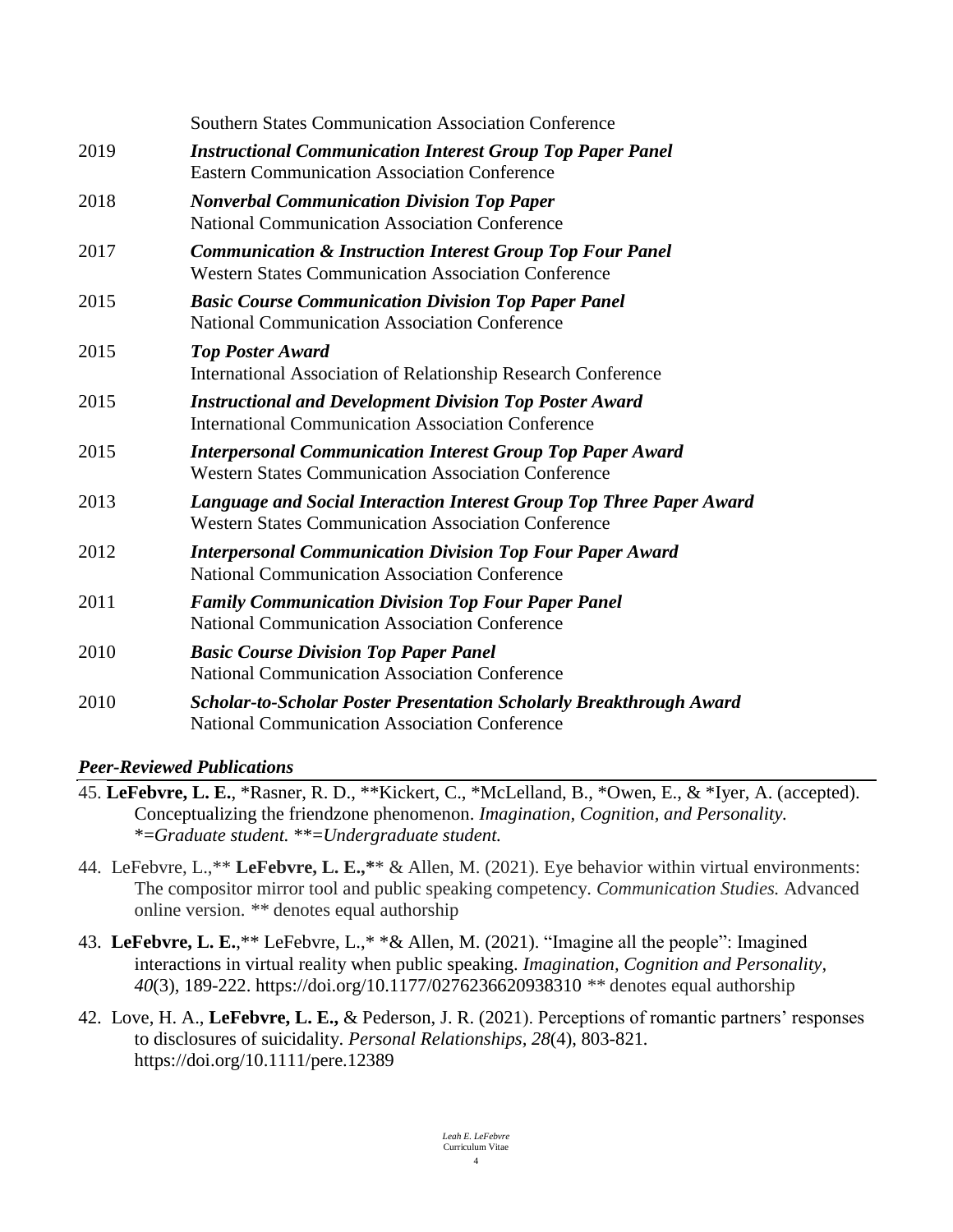- 41. Love, H. A., **LeFebvre, L. E.,** & Pederson, J. R. (2021). Disclosure and nondisclosure of suicidality to romantic partners: Understanding the decision-making process. *Journal of Social and Personal Relationships, 38*(9), 2421-2441*.* [https://doi.org/10.1177/02654075211008996](https://doi.org/10.1177%2F02654075211008996)
- 40. Coffelt, T. A., Ritland, R., & **LeFebvre, L. E.** (2021). Revealing and receiving sexual health information. *Health Communication, 36*(2), 136-145. <https://doi.org/10.1080/10410236.2019.1669128>
- 39. Pederson, J., **LeFebvre, L. E.**, & Griffin, D. (2020). Relational surprise experiences as a unique form of relational maintenance. *Interpersona, 14*(2), 118-136.<https://doi.org/10.5964/ijpr.v14i2.3647>
- 38. **LeFebvre, L. E.,** Brody, N., & Blackburn, K. (2020). How concerns about former or future partners affect virtual possession management: Examining relational curation in the relational dissolution model. *Communication Research Reports, 37*(4), 161-171. https://doi.org/10.1080/08824096.2020.1796617
- 37. **LeFebvre, L. E.**, Brody, N., & Blackburn, K. (2020). Account-making following relationship dissolution: Exploring sex as a moderator in public and private breakup accounts*. Discourse Process, 57*(3), 224-241. https://doi.org/10.1080/0163853X.2019.1627647
- 36. **LeFebvre, L. E.**, & Carmack, H. J. (2020). Catching feelings: (Un)committing to relationship formation. *Journal of Social and Personal Relationships, 37*(1), 143-162. https://doi.org/10.1177/0265407519857472
- 35. **LeFebvre, L. E.**, Carmack, H. J., & Pederson, J. R. (2020). "It's only one negative comment": Women instructors' perceptions of (un)helpful support messages following hurtful course evaluations. *Communication Education, 69*(1)*,* 19-47*.*  <https://doi.org/10.1080/03634523.2019.1672879>
- 34. **LeFebvre, L. E.**, & \*Fan, X. (2020). Ghosted?: Navigating strategies for reducing uncertainty and implications from ambiguous loss. *Personal Relationships.* Advanced online version. <https://doi.org/10.1111/pere.12322> \*=*Graduate student.*
- 33. **LeFebvre, L. E.,** \*Rasner, R. D., & Allen, M. (2020). "I guess I'll never know…": Non-initiators account-making after being ghosted. *Journal of Loss and Trauma: International Perspectives on Stress & Coping, 25*(5), 395-415*.* <https://doi.org/10.1080/15325024.2019.1694299> *\*=Graduate student*
- 32. **LeFebvre, L**. **E.,** Yilmaz, G., LeFebvre, L., & Allen, M. (2020). Argumentative communication in cooperative learning groups: Member's use of evidence and non-evidence. *Communication Teacher, 34*(1), 68-86.<https://doi.org/10.1080/17404622.2019.1614204>
- 31. Allen, M., LeFebvre, L., **LeFebvre, L. E.,** & Bourhis, J. (2020). Is the pencil mightier than the keyboard? A meta-analysis comparing methods of notetaking outcomes. *Southern Journal of Communication,* 85(3), 143-154. https://dx.doi.org/10.1080/1041794X.2020.1764613
- 30. Brody, N., **LeFebvre, L. E.,** & Blackburn, K. (2020). Holding on and letting go: Virtual memory, nostalgia, and the effects of virtual possession management practices in post-breakup adjustment. *Journal of Social and Personal Relationships, 37*(7), 2229-2249. https://doi.org/10.1177/0265407520921460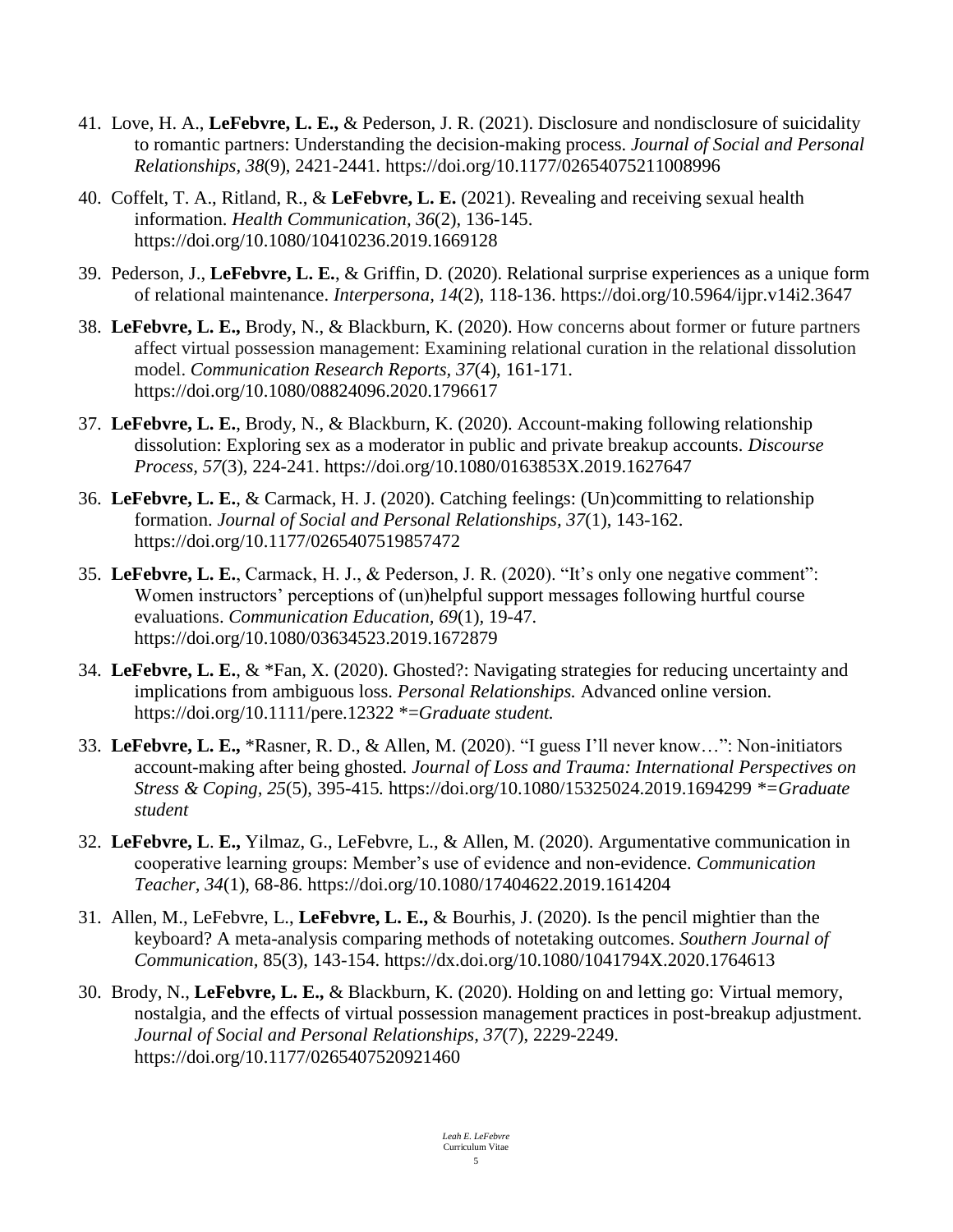- 29. LeFebvre, L., & **LeFebvre, L. E.** (2020). The introductory communication course from 1956 to 2016: A meta-synthesis. *Communication Education, 69*(2), 199-223. <https://doi.org/10.1080/03634523.2019.1679380>
- 28. LeFebvre, L., **LeFebvre, L. E.,** Allen, M., Buckner, M. M., Griffin, D. (2020). Metamorphosis of public speaking: Student fear transformation throughout the introductory speaking course. *Communication Studies, 71*(1), 98-111*.* <https://doi.org/10.1080/10510974.2019.1661867>
- 27. LeFebvre, L., **LeFebvre, L. E.,** & Lazic, G. (2020). You did what?!?: Graduate teaching assistant misbehaviors in multi-section introduction communication courses. *Communication Quarterly, 68*(2), 183-203. <https://doi.org/10.1080/01463373.2020.1731697>
- 26. **LeFebvre, L. E.**, & \*Haggadone, B. (2019). Remembering the voice: Exploring information and sentiment in voicemail archival practices. *Mobile Media & Communication, 7*(2)*,* 195-214*.*  [https://doi.org/10.1177/2050157918804844](https://doi.org/10.1177%2F2050157918804844) *\*=Graduate student*
- 25. **LeFebvre, L. E.,** Allen, M., \*Rasner, R., \*Garstad, S., \*Wilms, A., & \*Parrish, C. (2019). Ghosting in emerging adults' romantic relationships: The digital disappearance dissolution strategy. *Imagination, Cognition, and Personality, 39*(2), 125-150. [https://doi.org/10.1177/0276236618820519](https://doi.org/10.1177%2F0276236618820519) *Lead article. \*=Graduate student*
- 24. Carmack, H. J., & **LeFebvre, L. E.** (2019). "Walking on eggshells": Traversing the emotional and Meaning Making Process surrounding hurtful course evaluations. *Communication Education, 68*(3)*,* 350-370*.* <https://doi.org/10.1080/03634523.2019.1608366>
- 23. LeFebvre, L., **LeFebvre, L. E.,** & Anderson, D. (2019). Communication centers at colleges and universities: Transitioning from a course resource to an institutional resource. *Communication Teacher, 33*(3)*,* 179-188. <https://doi.org/10.1080/17404622.2018.1536796>
- 22. **LeFebvre, L. E.** (2018). Swipe me off my feet: Explicating relationship initiation on Tinder. *Journal of Social and Personal Relationships, 35*(9)*,* 1205-1229*.* [https://doi.org/10.1177/0265407517706419](https://doi.org/10.1177%2F0265407517706419)
- 21. LeFebvre, L., & **LeFebvre, L. E.** (2018). "The eye in the sky doesn't lie": Video replay and selfevaluations as part of the basic communication course. *Communication Teacher, 32*(3)*,* 167-178. <https://doi.org/10.1080/17404622.2017.1372788>
- 20. LeFebvre, L., **LeFebvre, L. E.,** & Allen, M. (2018). Training the butterflies to fly in formation: Cataloguing student fears about public speaking. *Communication Education, 67*(3)*,* 348-362*.* <https://doi.org/10.1080/03634523.2018.1468915>
- 19. Dailey, R. M., Crook, B., Brody, N., & **LeFebvre, L.** (2017). Fluctuation in on-again/off-again romantic relationships: Foreboding or functional? *Personal Relationships, 24*(4)*,* 748-767*.* <https://doi.org/10.1111/pere.12211>
- 18. LeFebvre, L., **LeFebvre, L. E.,** & Anderson, D. (2017). The communication center at U.S. colleges and universities: A descriptive overview study II. *Communication Education, 66*(4), 440-450. <https://doi.org/10.1080/03634523.2017.1322211>
- 17. **LeFebvre, L**. **E.,** & \*Rasner, R. D. (2017). Adaptations to traditional familial roles: Examining the challenges of grandmothers' counter-life transitions. *Journal of Intergenerational Relationships, 15*(2), 104-124.<https://doi.org/10.1080/15350770.2017.1294010>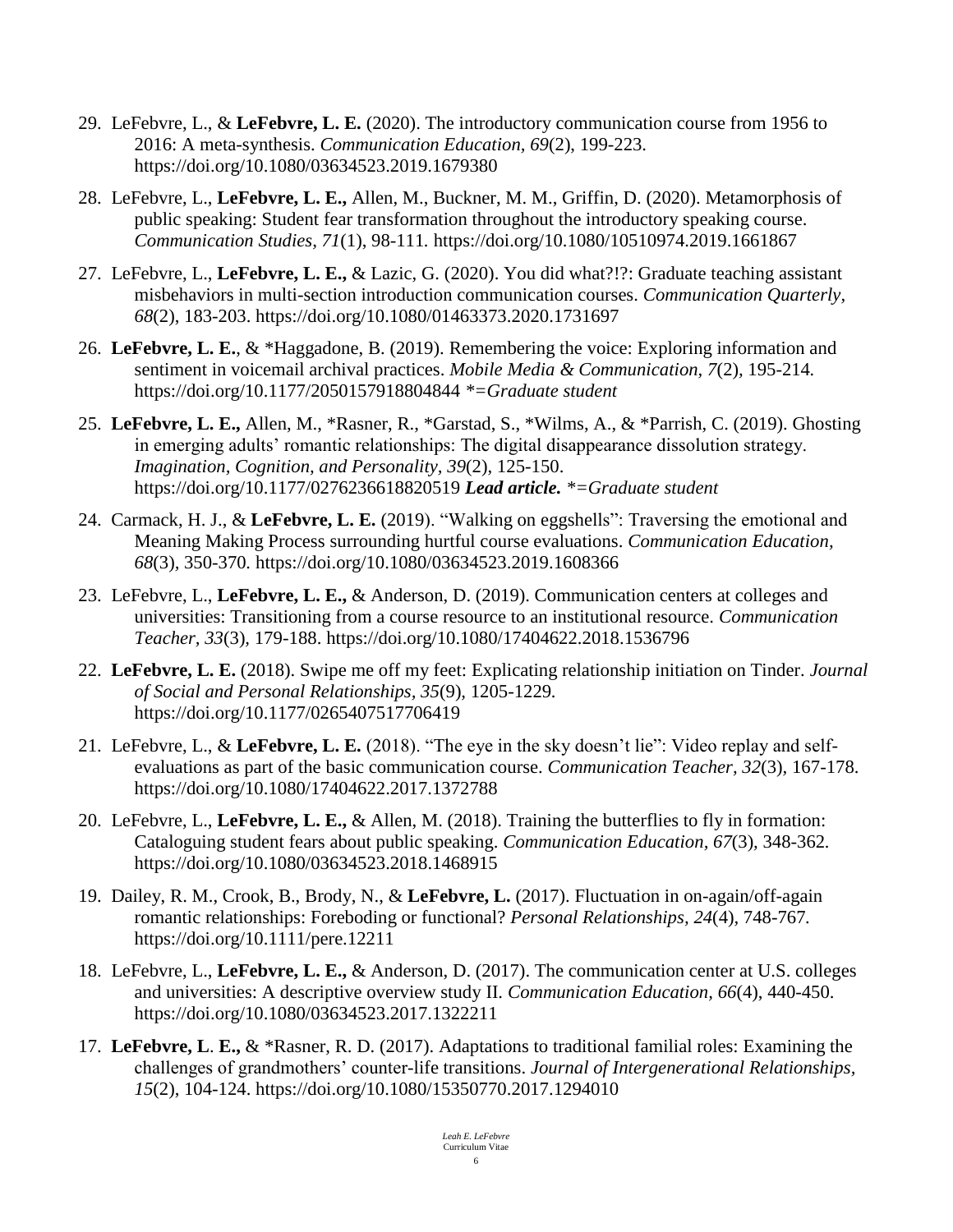*\*=Graduate student*

- 16. Brody, N., **LeFebvre, L.**, & Blackburn, K. (2016). Social networking site behaviors across the relational lifespan: Measurement and association with relationship escalation and de-escalation*. Social Media + Society, 2*(4)*.* [https://doi.org/10.1177/2056305116680004](https://doi.org/10.1177%2F2056305116680004)
- 15. Yilmaz, G., & **LeFebvre, L.** (2016). The effects of self-awareness and self-reflective writing on online task performance. *International Journal of Cyber Behavior, Psychology and Learning*, *6*(2), 39-55. https://doi.org/10.4018/IJCBPL.2016040103
- 14. LeFebvre, L., **LeFebvre, L.,** & Allen, M. (2016). The unaware, accurate, and overly critical: The use of video self-evaluation for improving public speaking competency. *Basic Communication Course Annual, 28*(13)*,* 116-165. http://ecommons.udayton.edu/bcca/vol28/iss1/13
- 13. Donovan, E. E., Thompson, C., **LeFebvre, L.**, & Tollison, A. C. (2016). Emerging adult confidants' judgments of parental openness: Developing a model of disclosure quality and post-disclosure relational closeness. *Communication Monographs, 84*(2)*,* 179-199*.* <https://doi.org/10.1080/03637751.2015.1119867>
- 12. Dailey, R. M., **LeFebvre, L.**, Crook, B., & Brody, N. (2016). Relational uncertainty and communication in on-again/off-again romantic relationships: Assessing changes and patterns across recalled turning points. *Western Journal of Communication, 3*(3)*,* 239-263. <https://doi.org/10.1080/10570314.2015.1094123>
- 11. LeFebvre, L., **LeFebvre, L.**, Blackburn, K., & Boyd. R. (2015). Student estimates of public speaking competency: The Meaning Extraction Method and video self-evaluation. *Communication Education, 64*(3)*,* 261-279*.* <https://doi.org/10.1080/03634523.2015.1014384>
- 10. Donovan, E. E., Brown, L. E., **LeFebvre, L.,** Tardif, S., & Love, B. (2015). "The uncertainty is what is driving me crazy": The tripartite model of uncertainty in the adolescent and young adult cancer context. *Health Communication, 30*(7)*,* 702-713.<https://doi.org/10.1080/10410236.2014.898193>
- 9. **LeFebvre, L.,** Blackburn, K., & Brody, N. (2015). Navigating romantic relationships on Facebook: Extending the relational dissolution model to account for social networking environments. *Journal of Social and Personal Relationship, 32*(1)*,* 78-98. [https://doi.org/10.1177/0265407514524848](https://doi.org/10.1177%2F0265407514524848)
- 8. Donovan, E. E., **LeFebvre, L.,** Brown, L. E., Tardif, S., & Love, B. (2014). Patterns of social support communicated in response to expressions of uncertainty in an online community of young adults with cancer. *Journal Applied Communication Research, 42*(4)*,* 432-455. https://doi.org/10.1080/00909882.2014.929725
- 7. Blackburn, K., Brody, N., & **LeFebvre, L.** (2014). The I's, We's and She/He's of breakups: Public and private pronoun usage in relationship dissolution accounts. *Journal of Language and Social Psychology, 33*(2), 202-213. [https://doi.org/10.1177/0261927X13516865](https://psycnet.apa.org/doi/10.1177/0261927X13516865)
- 6. LeFebvre, L., & **LeFebvre, L.** (2014). The communication center at U.S. colleges and universities: A descriptive overview. *Basic Communication Course Annual, 26,* 143-173. <https://ecommons.udayton.edu/bcca/vol26/iss1/13/>
- 5. Blackburn, K., **LeFebvre, L.**, & Richardson, E. (2013). To enhance or hinder, that is the question: Technological task interruptions in the classroom. *Florida Journal of Communication, 41*(2), 107- 116.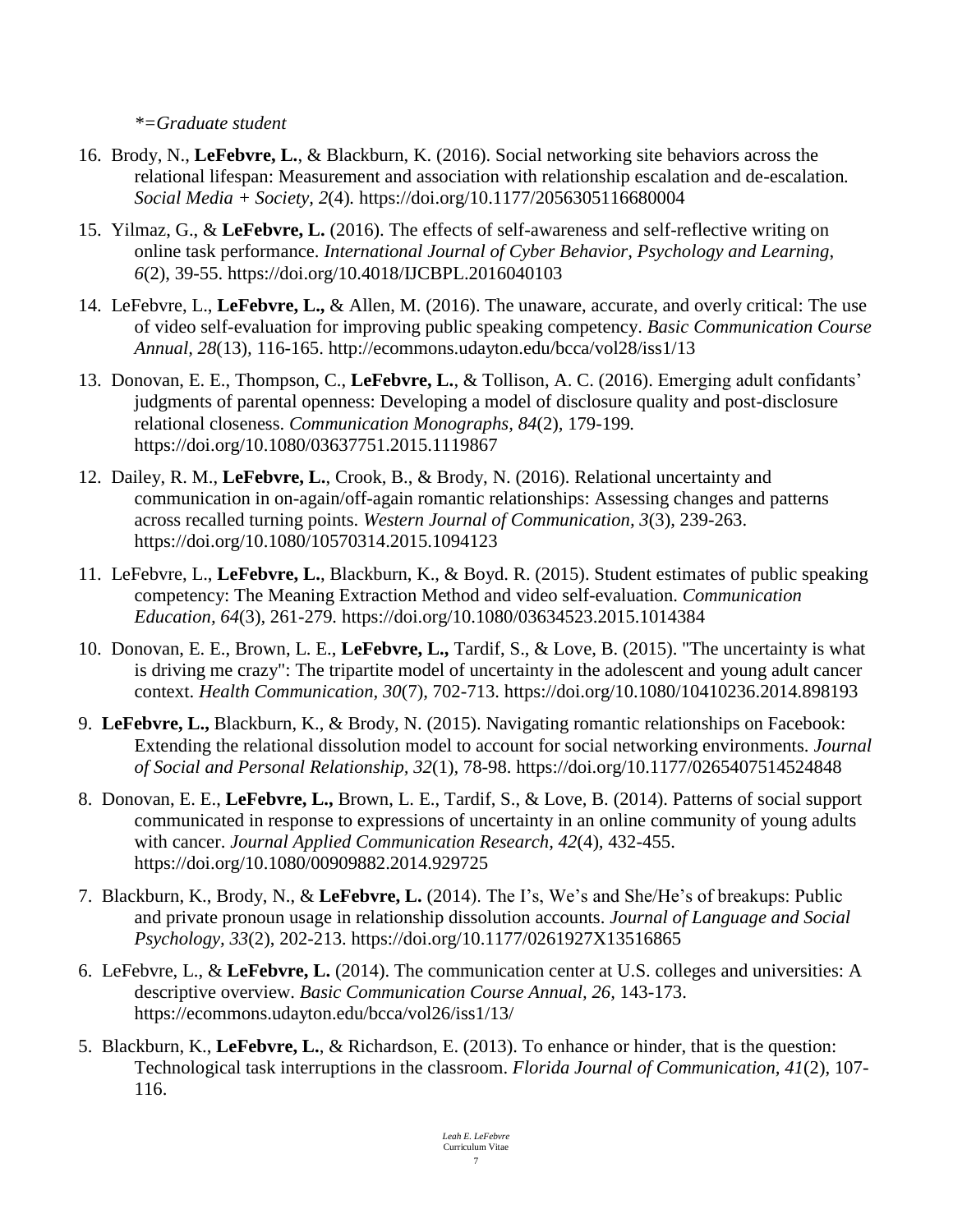- 4. Dailey, R. M., Brody, N., **LeFebvre, L.**, & Crook, B. (2013). Charting changes in commitment: Trajectories of on-again/off-again relationships. *Journal of Social and Personal Relationships, 30*(8), 1020-1044. [https://doi.org/10.1177/0265407513480284](https://psycnet.apa.org/doi/10.1177/0265407513480284)
- 3. **LeFebvre, L.**, & Blackburn, K. (2013). Choosing Emma's ending: Exploring the intersection of small and big stories, antenarrative, and narrative. *Narrative Inquiry*, *22*(2), 211-225. <https://doi.org/10.1075/ni.22.2.01lef>
- 2. LeFebvre, L., & **LeFebvre, L.** (2012). Student self-generated feedback and video. *Academic Exchange Quarterly, 16*(2). http://rapidintellect.com/AEQweb/
- 1. Love, B., Crook, B., Mooney Thompson, C., Zaitchik, S., Knapp, J., **LeFebvre, L.**, Jones, B., Donovan E., Eargle, E., & Rechis, R. (2012). Exploring psychosocial support online: A content analysis of messages posted to an adolescent/young adult cancer support group. *Cyberpsychology, Behavior, and Social Networking, 15*(10), 555-559. https://doi.org/10.1089/cyber.2012.0138

#### *Book Chapters*

- 9. **LeFebvre, L. E.,** & Coduto, K. D. (in progress). Online or in-person: How do we find our ideal partner. In M. Hojjat & A. Moyer (Eds.), *Modern relationships: The evolution of romance, friendship, and family*. Oxford University Press.
- 8. McEwan, B., & **LeFebvre, L. E.** (in progress). Romantic relationships and media. In B. Ogolsky (Ed.), *The social-cultural context of romantic relationships.* Cambridge University Press.
- 7. **LeFebvre, L. E.,** & \*Rasner, R. D. (in press). Affective self-regulation after relationship dissolution. In J. Mogilski & T. K. Shackelford (Eds.), *The Oxford handbook of evolutionary psychology.* Oxford University Press. \*=*Graduate student.*
- 6. **LeFebvre, L. E.** (2021). Someone I used to know: Determining ghosting implications and personal network ties. In C. Liberman & K. Wright (Eds.), *Casing mediated communication* (pp. 245-260). Kendall Hunt Publishing.
- 5. **LeFebvre, L. E.,** & \*Fan, X. (2020). Mirror mirror on the wall, which dating app affords them all?: Exploring dating applications affordances and user motivations. In A. Hetsroni & M. Tuncez (Eds.) *It happened on Tinder: Reflections and Studies on Internet-Infused Dating* (pp. 63-77). Amsterdam, Denmark: Institute of Network Cultures. \*=*Graduate student.* https://networkcultures.org/blog/publication/it-happened-on-tinder/
- 4. **LeFebvre, L. E.** (2017). Phantom lovers: Ghosting as a relationship dissolution strategy in the technological age. In N. Punyanunt-Carter & J. S. Wrench (Eds.) *Swipe right for love: The impact of social media in modern romantic relationships* (pp. 219-236)*.* Rowman & Littlefield.
- 3. Brody, N., **LeFebvre, L. E.,** & Blackburn, K. G. (2017). Post-dissolution surveillance on social networking sites. In N. Punyanunt-Carter & J. S. Wrench (Eds.) *Swipe right for love: The impact of social media in modern romantic relationships* (pp. 237-258)*.* Rowman & Littlefield.
- 2. Haggadone, B., & **LeFebvre, L.** (2017, June). I-Block from Tetris. In J. Banks, R. Mejia, & A. Adams (Eds.). *100 greatest video game characters' volume* (pp. 77-79)*.* Rowman & Littlefield.
- 1. **LeFebvre, L.** (2015). First came love, then came chocolate: Pioneering a new Værøy tradition. In J. O. Sørnes, L. Browning, & J. T. Henriksen (Eds.). *Culture, development, and petroleum: An ethnography of the high north* (pp. 44-52)*.* Routledge.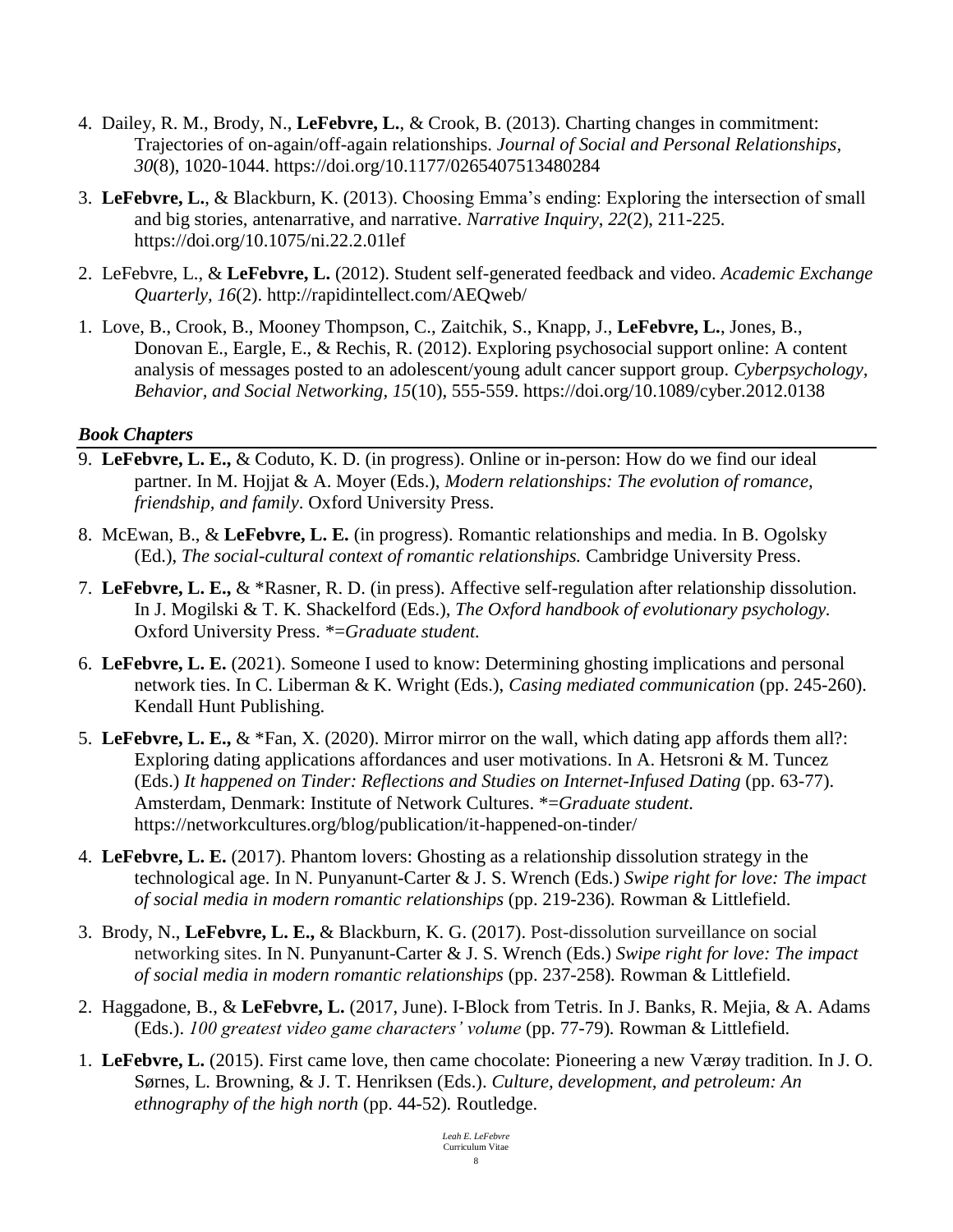#### *Invited Encyclopedia Entries*

- **LeFebvre, L.** (2017). Data. In M. Allen (Ed.), *The SAGE Encyclopedia of Communication Research Design* (pp. 336-337). SAGE Publications. http://dx.doi.org/10.4135/9781483381411
- **LeFebvre, L.** (2017). Variables, Conceptualization. In M. Allen (Ed.), *The SAGE Encyclopedia of Communication Research Design* (pp. 1838-1840). SAGE Publications. <http://dx.doi.org/10.4135/9781483381411>
- **LeFebvre, L.** (2017). Variables, Defining. In M. Allen (Ed.), *The SAGE Encyclopedia of Communication Research Design* (pp. 1843-1844). SAGE Publications. http://dx.doi.org/10.4135/9781483381411

#### *Publications in Progress*

- **\*LeFebvre, L. E.,** \*Blackburn, K. G., & \*Brody, N. (revise and resubmit). Virtual relationship memory. Submission under consideration at *Communication Theory. \*=equal contribution and authorship*
- **LeFebvre, L. E.**, & Carmack, H. J. (revise and resubmit). Catching feelings: Narrating the emerging adults' relational process. Submission under consideration at *Southern Communication Journal.*
- **LeFebvre, L. E.,** & Goodcase, E. T. (under review). The impact of rejection of mobile dating: Moderated mediation path analysis. Submission under consideration at *Computers and Human Behavior.*
- Blackburn, K. G., **LeFebvre, L. E.,** & Brody, N. (under review). How will your relationship be remembered?: Virtual relic curation following a breakup. Submission under consideration at *Information, Communication, & Society.*
- Carmack, H. J., & **LeFebvre, L. E.** (revise and resubmit). A typology of perceived negative course evaluations. Submission under consideration at *Journal of Further and Higher Education.*
- Carmack, H. J., & **LeFebvre, L. E.** (under review). Narrative mapping in relational research: visualizing the catching feelings process. Submission under consideration at *Qualitative Research Reports in Communication.*
- Coduto, K., & **LeFebvre, L. E.** (under review). Examining sexual sensation seeking and communication privacy management: The influence of access to and control of sexting in two studies. Submission under consideration at *Communication Monographs.*
- LeFebvre, L., **LeFebvre, L. E.,** Carmack, H. J., & Lazić, G. (under review). Preparing the next generation of teachers inappropriately: When introductory course directors engage in misbehaviors. Submission under consideration at *Western Journal of Communication.*

#### *Publications Under Preparation and Targeted Outlets*

- **LeFebvre, L. E.**, & Coduto, K. (in preparation). Explicating the intermassonal communication divide: Masspersonal communication model 2.0. Target outlet: *Journal of Computer-Mediated Communication.*
- **LeFebvre, L. E.**, & Coduto, K. (conditional acceptance). Predicting relational well-being with sexting in dyads: Uncertainty, perceived affordances, and privacy. Target outlet: *Special Issue on "The role of technologically-mediated communication on well-being" in the Journal of Social and Personal Relationships.*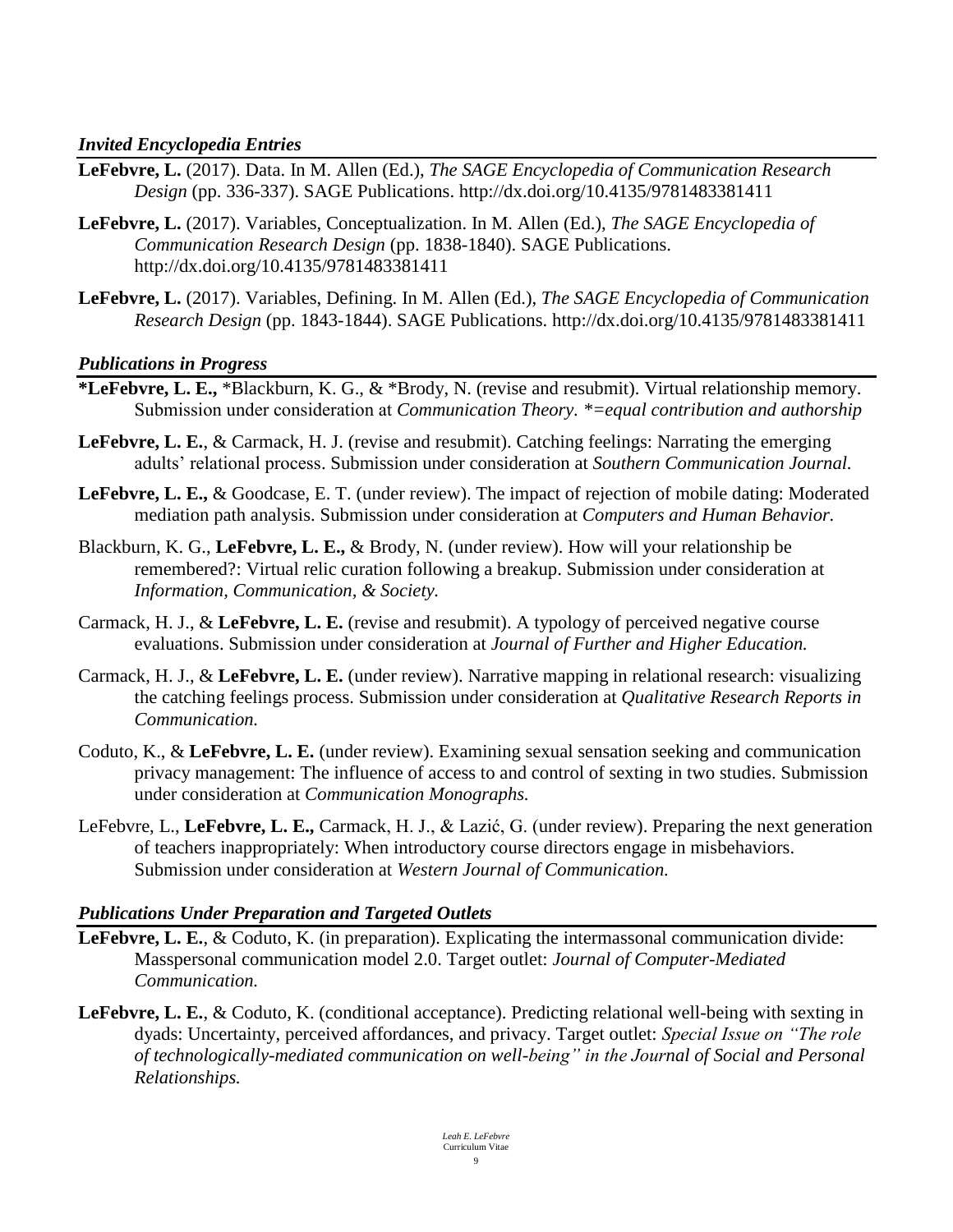- **LeFebvre, L. E.,** Goodcase, E., & Love, H. (in preparation). Access to more rejection?: Emerging adults' perceptions of formation and rejection on online dating sites and mobile dating applications. Target outlet: *New Media & Society.*
- **LeFebvre, L. E.**, Ramirez, A., Hayes, J., & \*Gabrielson, G. (in preparation). Finding, seeking, and communicating in relationship initiation: Exploring the pathway of modality switching and information-seeking. Target outlet: *Human Communication & Technology* \*=*Undergraduate student.*
- **LeFebvre, L. E.,** \*Rasner, R. D., \*Kahlow, J., & Allen, M. (in preparation). When did we break up?: Applying media richness and channel expansion theories to ghosting*.* Target outlet: *Telematics and Informatics.* \*=*Graduate students.*
- **LeFebvre, L. E.**, Zaitchik, S. T., Brown, L. E., Donovan, E., Allen, M., McGlone, M. S., & Love, B. (in preparation). Am I fighting cancer or is cancer fighting me? An examination of linguistic agency in AYA cancer uncertainty expressions*.* Target outlet: *Communication Research Reports.*
- Allen, M., **LeFebvre, L. E.,** LeFebvre, L., Bourhis, J. & Preiss, R. (in preparation). Teacher use of humor in the classroom: A meta-analysis. Target outlet: *Annals of International Communication Association.*
- Allen, M., **LeFebvre, L. E.,** & Olmstead, S. (in preparation). Friends with benefits: A meta-analysis. Target outlet: *Journal of Personality and Social Psychology.*
- Allen, M., **LeFebvre, L. E.,** Cole, A., & LeFebvre, L. (in preparation). Teacher confirmation: A meta-analysis. Target outlet: *Communication Education.*
- \*Brown, C., & **LeFebvre, L. E.** (in preparation). Navigating coming out conversations and discloser's expectations. Target outlet: *Personal Relationships.* \*=*Graduate student.*
- \*Fan, X., & **LeFebvre, L. E.** (in preparation). "Where were you last night?": Emerging adult deception with parents and romantic partners. Target outlet: *Communication Quarterly* \*=*Graduate student.*
- Goodcase, E., **LeFebvre, L. E.,** Anders, K., & Love, H. A. (in preparation). Profiles of communication channel use in emerging adults' romantic relationship. Submission under consideration at *Computers in Human Behavior.*
- LeFebvre, L., **LeFebvre, L. E.,** Allen, M., & Greiner, J. R. (in preparation). Team-based learning during small group test-taking: Process and product discourse. Target outlet: *Communication Education.*
- LeFebvre, L.,\*\* **LeFebvre, L. E.,**\*\* & Allen, M. (in preparation). Immersing students in a virtual environment when presenting: Treatment interventions for public speaking anxiety. Submission under consideration at *Southern Communication Journal. \*\** denotes equal authorship
- Pederson, J. R., & **LeFebvre, L. E**. (in preparation). Exploring victim perspectives and network member involvement in the coping and repair process following romantic infidelity. Target outlet: *Journal of Social and Personal Relationships.*

*Faculty Teaching Exchange*

2017 *Shanghai University-University of Wyoming Exchange, Shanghai, China*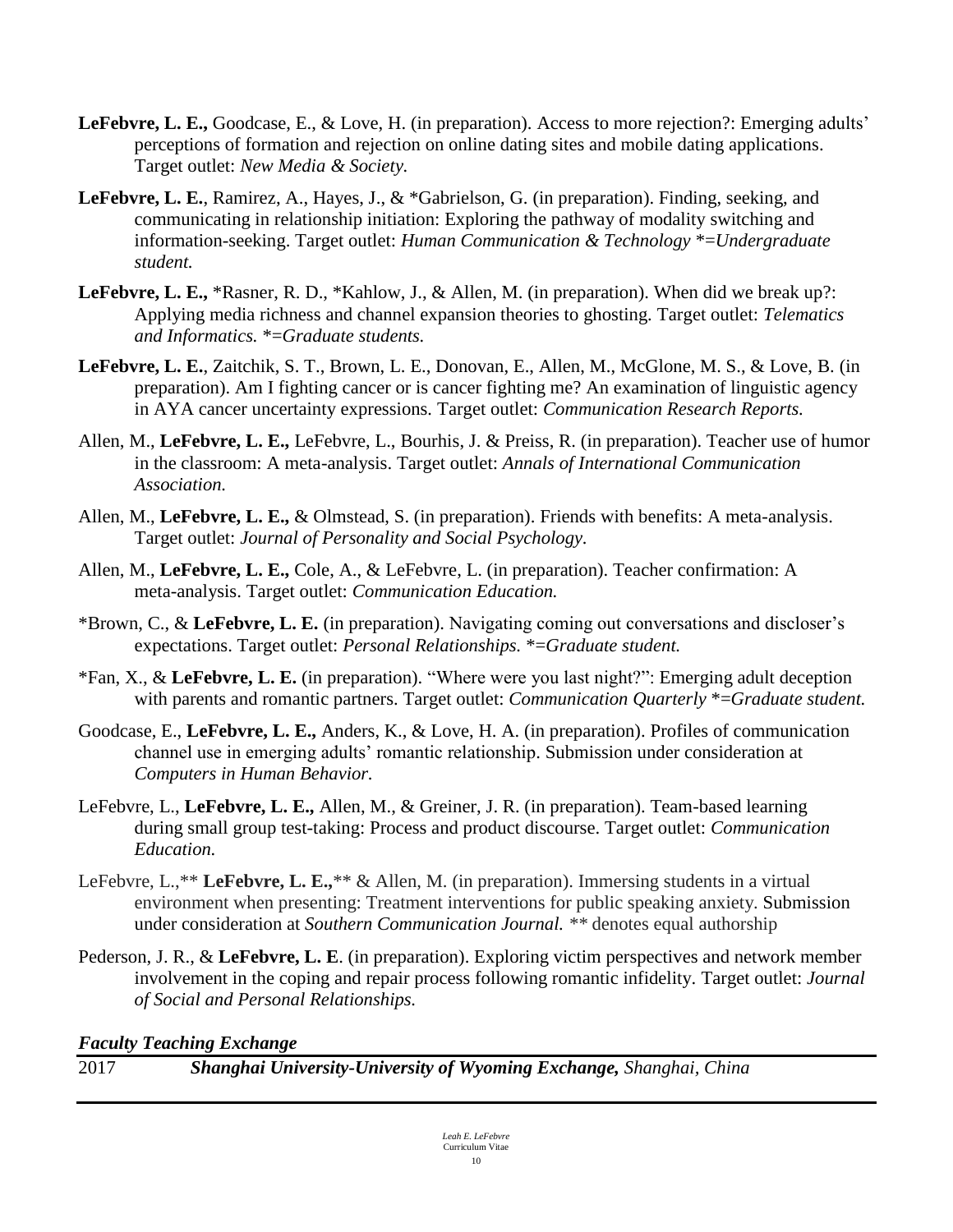## *Honorarium & Guest Lecturer / Speaker*

| 2021 | University of Alabama, Proseminar in Communication & Information Sciences                           |
|------|-----------------------------------------------------------------------------------------------------|
| 2021 | <b>University of Alabama, Interpersonal Approaches to Health Communication, Social Support</b>      |
| 2021 | University of Alabama, Proseminar in Communication & Information Sciences                           |
| 2021 | <b>Puget Sound University, Computer-Mediated Communication, Mobile Dating Applications</b>          |
| 2019 | <b>Puget Sound University, Computer-Mediated Communication, Mobile Dating Applications</b>          |
| 2019 | University of Alabama, Interpersonal Approaches to Health Communication, Social Support             |
| 2018 | <b>University of Alabama, Relational Communication, Effective Team Collaborations</b>               |
| 2018 | <b>University of Alabama, Communication Studies Graduate Program, Conference Presentations</b>      |
| 2018 | <b>University of Alabama, Principles in Human Communication, Communicating through Media</b>        |
| 2018 | <b>University of Alabama, Human Communication Research, Mastering Poster Presentations</b>          |
| 2018 | University of Alabama, <i>Panelist</i> , Lambda Pi Eta Meet the Professors                          |
| 2017 | <b>University of Montana, <i>Guest Lecturer</i></b> , Department of Communication Studies           |
| 2016 | University of Wisconsin-Milwaukee, <i>Honorarium Lecturer</i> , Department of Communication         |
| 2016 | <b>University of Massachusetts-Boston, Guest Lecturer, Dark Side of Interpersonal Communication</b> |

*Courses*

| August $2017$ – Present | <b>University of Alabama, Department of Communication Studies and</b>                                                                                                |
|-------------------------|----------------------------------------------------------------------------------------------------------------------------------------------------------------------|
|                         | College of Communication & Information Sciences                                                                                                                      |
|                         | <b>Advanced Seminar in Relational Communication</b>                                                                                                                  |
|                         | Honors Interpersonal Communication                                                                                                                                   |
|                         | Honors Seminar in Communication Studies                                                                                                                              |
|                         | <b>Human Communication Research</b>                                                                                                                                  |
|                         | Human Communication Theory                                                                                                                                           |
|                         | Interpersonal Communication / Interpersonal Communication (Honors)                                                                                                   |
|                         | <b>Interpersonal Communication Theory</b>                                                                                                                            |
|                         | Mediated Interpersonal Communication                                                                                                                                 |
|                         | <b>Mixed Method Research</b>                                                                                                                                         |
|                         | Relational Communication (face-to-face and online modalities)                                                                                                        |
|                         | Technology Across the Lifespan from Pre-Life to Post-Death (Honors)                                                                                                  |
| January 2014 – May 2017 | <b>University of Wyoming, Department of Communication &amp; Journalism</b><br><b>Advanced Communication Theory</b><br><b>Advanced Interpersonal Communication</b>    |
|                         | <b>Communication Research</b>                                                                                                                                        |
|                         | Communication, Technology, & Society                                                                                                                                 |
|                         | <b>Communication Theory</b>                                                                                                                                          |
|                         | Communication & Technology                                                                                                                                           |
|                         | Dark Side of Relationships & Communication                                                                                                                           |
|                         | <b>Qualitative Research Methods</b>                                                                                                                                  |
| August 2011 – May 2013  | <b>University of Texas at Austin, Department of Communication Studies</b><br><b>Conflict Resolution (Online seminar)</b><br><b>Professional Communication Skills</b> |
| August 2013 – Dec 2013  | <b>St. Edwards University, Department of Communication</b><br><b>Presentational Speaking</b>                                                                         |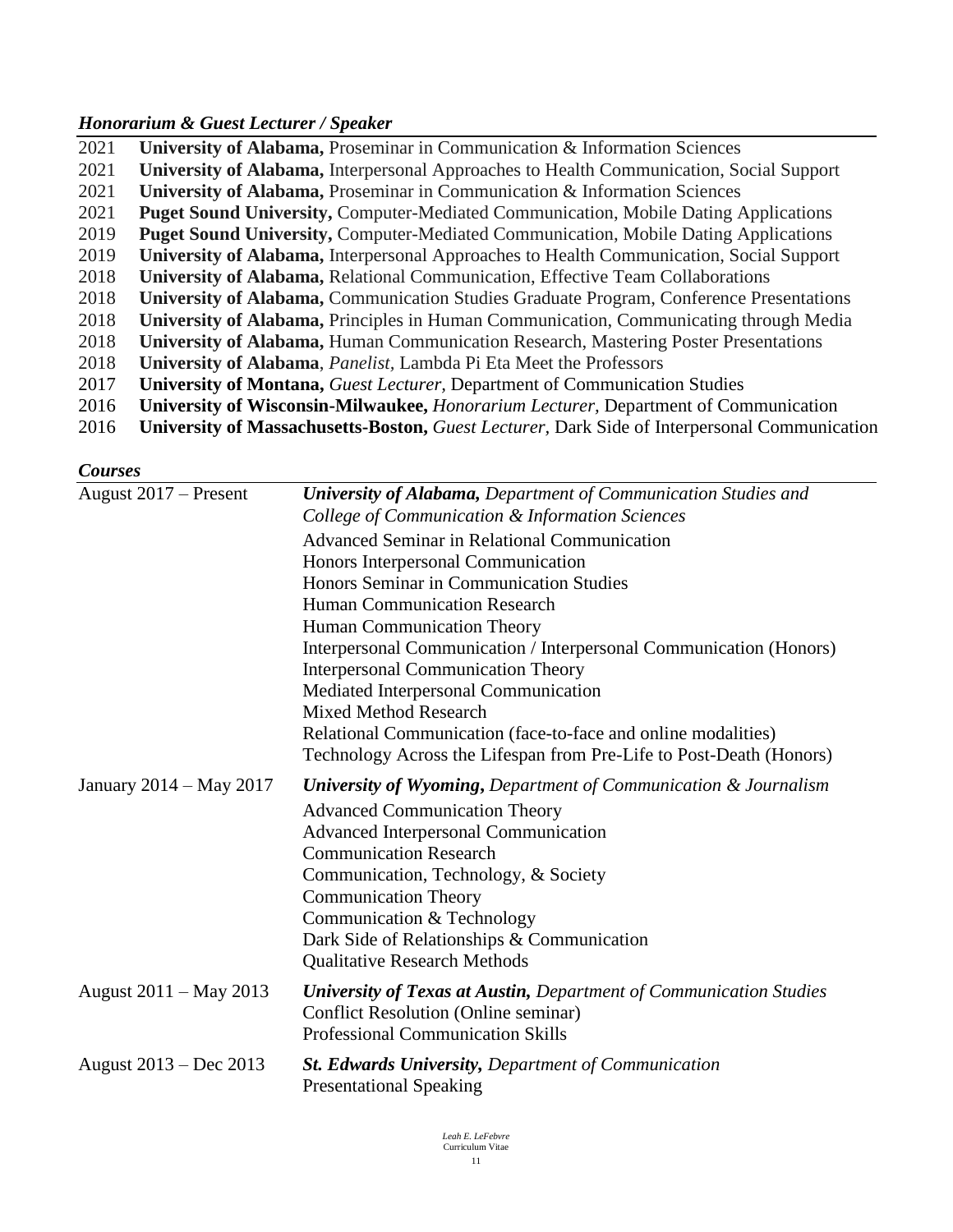| August 2009 – May 2013        | <b>University of Texas at Austin, Department of Communication Studies</b><br><b>Individual Events Coach – Forensics</b>                                                                                                                          |
|-------------------------------|--------------------------------------------------------------------------------------------------------------------------------------------------------------------------------------------------------------------------------------------------|
| August 2007 – May 2009        | <b>Eastern Illinois University, Department of Communication Studies</b><br><b>Conflict Management</b><br>Introduction to Speech Communication<br>Introduction to Interpersonal Communication<br>Interviewing<br><b>Small Group Communication</b> |
| August 2005 – May 2007        | <b>University of Wisconsin-Milwaukee, Department of Communication Studies</b><br>Introduction to Interpersonal Communication                                                                                                                     |
| January 2004 – May 2004       | <b>University of Wisconsin-La Crosse, Department of Communication Studies</b><br>Argumentation & Debate                                                                                                                                          |
| $D_{max}$ and $\mu$ and $\mu$ |                                                                                                                                                                                                                                                  |

#### *Presentations*

- LeFebvre, L., **LeFebvre, L. E.,** Carmack, H. J., & Lazić, G. (2022). Preparing the next generation of teachers inappropriately: When introductory course directors engage in misbehaviors. Paper to be presented to the Instructional and Development Division at the International Communication Association Conference in Paris, France.
- **LeFebvre, L. E.** (2022). *Quiz Bowl.* Panel to be presented to the Interpersonal Communication Theory Division at the Southern States Communication Association Conference, Greensville, SC.
- Carmack, H. J., & **LeFebvre, L. E.** (2022). *Narrative mapping in relational research: visualizing the catching feelings process.* Paper to be presented Panel to the Communication Theory Division at Southern States Communication Association Conference, Greensville, SC.
- **LeFebvre, L. E.,\*** Blackburn, K. G.\*, & Brody, N.\* (2021). *Virtual relationship memory.* Paper presented to the Interpersonal Communication Division at the National Communication Association Conference in Seattle, Washington. \* = Equal contribution and authorship
- Blackburn, K. G., **LeFebvre, L. E.,** & Brody, N. (2021). *How will your relationship be remembered?: Virtual relic curation following a breakup*. Paper presented to the Human Communication and Technology Division at the National Communication Association Conference in Seattle, Washington.
- Coduto, K., & **LeFebvre, L. E.** (2021). *Examining sexual sensation seeking and communication privacy management: The influence of access to and control of sexting in two studies*. Paper presented to the Interpersonal Communication Division at the National Communication Association Conference in Seattle, Washington.
- LeFebvre, L.,\*\* **LeFebvre, L. E.,\***\* & Allen, M. (2021). *Eye behavior within virtual environments: The compositor mirror tool and public speaking competency.* Paper presented to the Instructional Communication Division at the National Communication Association Conference in Seattle, Washington. *\*\** denotes equal authorship
- LeFebvre, L.,\*\* **LeFebvre, L. E.,**\*\* & Allen, M. (2021). *Immersing students in a virtual environment when presenting: Treatment interventions for public speaking anxiety.* Paper presented to the Basic Communication Course Division at the National Communication Association Conference in Seattle, Washington. *\*\** denotes equal authorship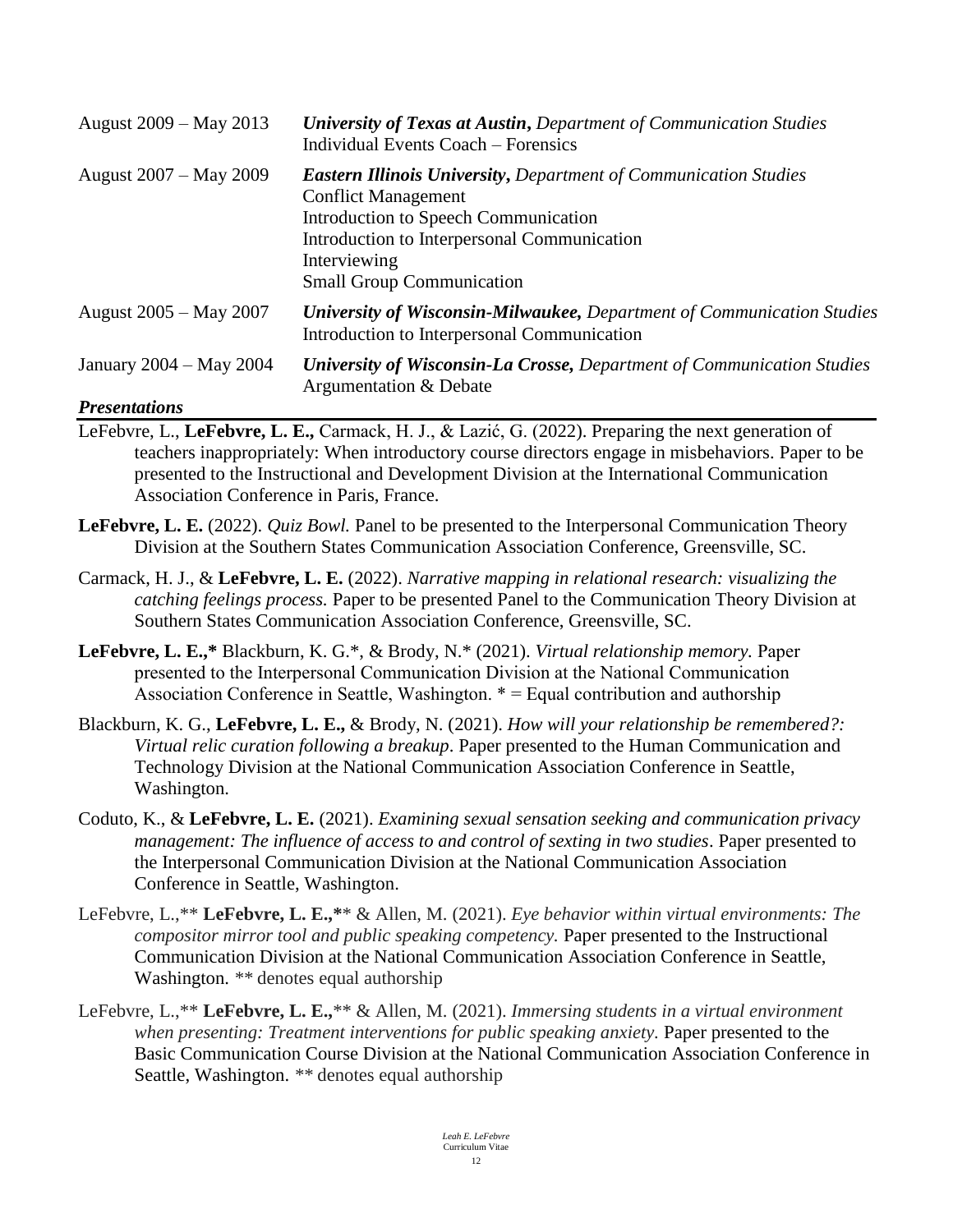- **LeFebvre, L. E.,** & Goodcase, E. T. (2021). *The impact of rejection of mobile dating: Moderated mediation path analysis.* Paper presented at the 10<sup>th</sup> Society for the Study of Emerging Adults virtual conference.
- **LeFebvre, L. E.** (2021). *Access to more rejection?: Emerging adults perceptions of formation and rejection on online dating sites and mobile dating applications*. Paper presented at the Virtual International Association of Relationship Research Conference.
- **LeFebvre, L. E.** (2021). *Virtual relationship memory.* Reese Phifer Fellowship presentation delivered to the Department of Communication Studies, Tuscaloosa, Alabama.
- Blackburn, K. G., **LeFebvre, L. E.**, & Brody, N. (2021). *Reviewing the relationship residue: Examining virtual curation effects on relationship initiation.* Poster will be presented at the International Association of Relationship Research Conference in London, England.
- Love, H., **LeFebvre, L. E.,** & Pederson, J. R. (2021). *Perceptions of romantic partners' responses to disclosures of suicidality.* Paper t virtually presented to the American Association of Suicidology Conference due to COVID-19.
- **LeFebvre, L. E.**, Cudoto, K., Abdelmoneium, R., Barnes, K., Franco, C., Panhans, C. (2021). *Exploring affordances in communication technologies: Appreciating the foundation, understanding the framework, and now integrating the ideas.* Panel virtually presented to the Communication Theory Division at Southern States Communication Association Conference due to COVID-19.
- **LeFebvre, L. E.**, & Rasner, R. D. (2021). *Evolutionary psychology and romantic relationships: Affective self-regulation after relationship dissolution.* Paper virtually presented to the Interpersonal Communication Division at Southern States Communication Association Conference due to COVID-19.
- **LeFebvre, L. E.**, \*Rasner, R. D., \*Iyer, A., \*Owen, E., \*McLelland, J. B., & \*\*Kickert, C. (2020). *So you're saying there's a chance: Conceptualizing the friendzone phenomenon.* Paper presented to the Interpersonal Communication Division at the National Communication Association Conference hosted virtually asynchronously due to COVID-19. *\*=Graduate student* and *\*\*=Undergraduate student*
- Brown, C. M., & **LeFebvre, L. E.** (2020). *Navigating coming out conversations and disclosers' expectations.* Paper presented to the Interpersonal Communication Division at the National Communication Association Conference hosted virtually asynchronously due to COVID-19.
- Coduto, K., & **LeFebvre, L. E.** (2020). *For whose eyes only? Sexual sensation seeking, privacy, and technology-mediated sexual interaction.* Paper presented to the Health Communication Division at the National Communication Association Conference hosted virtually asynchronously due to COVID-19.
- **LeFebvre, L. E.** (2020). *Mediated communication at the crossroads: Case studies to examine the current state of CMC across contexts and content.* Panelists presented to the Human Communication and Technology Communication Division at the National Communication Association Conference hosted as a virtual event due to COVID-19.
- **LeFebvre, L. E.** (2020). *Interpersonal communication with social media.* Chair for the Interpersonal Communication Division at the National Communication Association hosted virtually asynchronously due to COVID-19.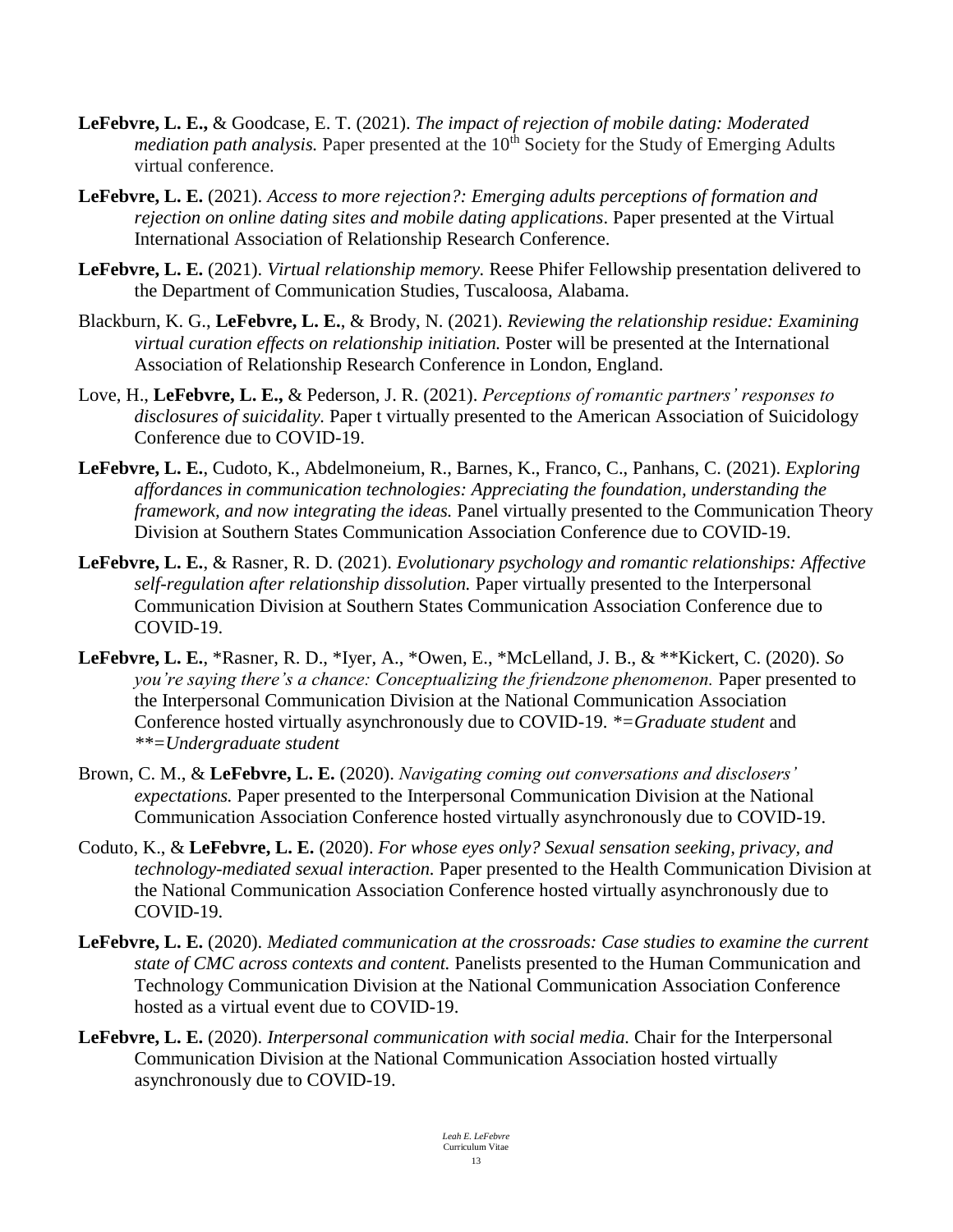- **LeFebvre, L. E.,** \*Rasner, R. D., \*Kahlow, J. A., & Allen, M. (2020). *"When did we break up?: Applying media richness and channel expansion theories to ghosting.* Paper presented virtually for the Interpersonal Communication Division at the International Communication Association in Goldcoast, Australia. *\*=Graduate student*
- **LeFebvre, L. E.,** & Carmack, H. (2020). *The narrative mapping of the catching feeling relational process.* Paper presented to the Interpersonal Communication Division as the **Top Paper** at the Southern States Communication Association Conference in Frisco, Texas. Cancelled due to COVID-19.
- **LeFebvre, L. E.,** \*Rasner, R. D., & Allen, M. (2020). *"I guess I'll never know…": Non-initiators account-making after being ghosted.* Paper presented to the Interpersonal Communication Division at the Southern States Communication Association Conference in Frisco, Texas. Cancelled due to COVID-19. *\*=Graduate student*
- **LeFebvre, L. E.** (2020). *Disrupting (meta)theoretical and methodological orthodoxies in Communication Studies.* Panelist for Communication Theory Division at the Southern States Communication Association Conference in Frisco, Texas. Cancelled due to COVID-19.
- **LeFebvre, L. E.** (2020). *More heroes that are zeros: Examining disruptive parental and administrative savvy cheating.* Panelist for Instructional Development Division at the Southern States Communication Association Conference in Frisco, Texas. Cancelled due to COVID-19.
- **LeFebvre, L. E.** (2020). *Top papers in Communication Theory.* Chair for the Communication Theory Division Panel at the Southern States Communication Association Conference in Frisco, Texas. Cancelled due to COVID-19.
- **LeFebvre, L. E.,** & \*Fan, X. (2019). *Ghosted?: Navigating strategies for reducing uncertainty and implications for ambiguous loss.* Paper presented to the Interpersonal Communication Division at the National Communication Association Conference in Baltimore, Maryland. *\*=Graduate student*
- **LeFebvre, L. E.,** & \*Fan, X. (2019). *Mirror, mirror on the wall, which dating app affords them all? Exploring dating applications affordances and user motivations.* Paper presented to the Human Communication and Technology Division at the National Communication Association Conference in Baltimore, Maryland. *\*=Graduate student*
- **LeFebvre, L. E.,** Ramirez, A., Hayes, J., & \*Gabrielson, G. (2019). *Finding, seeking, and communicating in relationship initiation: Exploring the pathway of modality switching and information-seeking.*  Paper presented to the Human Communication and Technology Division **Top Paper Panel** at the National Communication Association Conference in Baltimore, Maryland. *\*=Undergraduate student*
- **LeFebvre, L. E.,** Carmack, H., & Pederson, J. (2019). *"It's only one negative comment": (Un)helpful support messages following hurtful course evaluations.* Paper presented to the Instructional Communication Division at the National Communication Association Conference in Baltimore, Maryland.
- Brody, N., **LeFebvre, L. E.,** & Blackburn, K. G. (2019). *Holding on and letting go: Virtual memory, nostalgia, and the effects of virtual possession management practices on post-breakup adjustment.* Paper presented to the Interpersonal Communication Division at the National Communication Association in Baltimore, Maryland.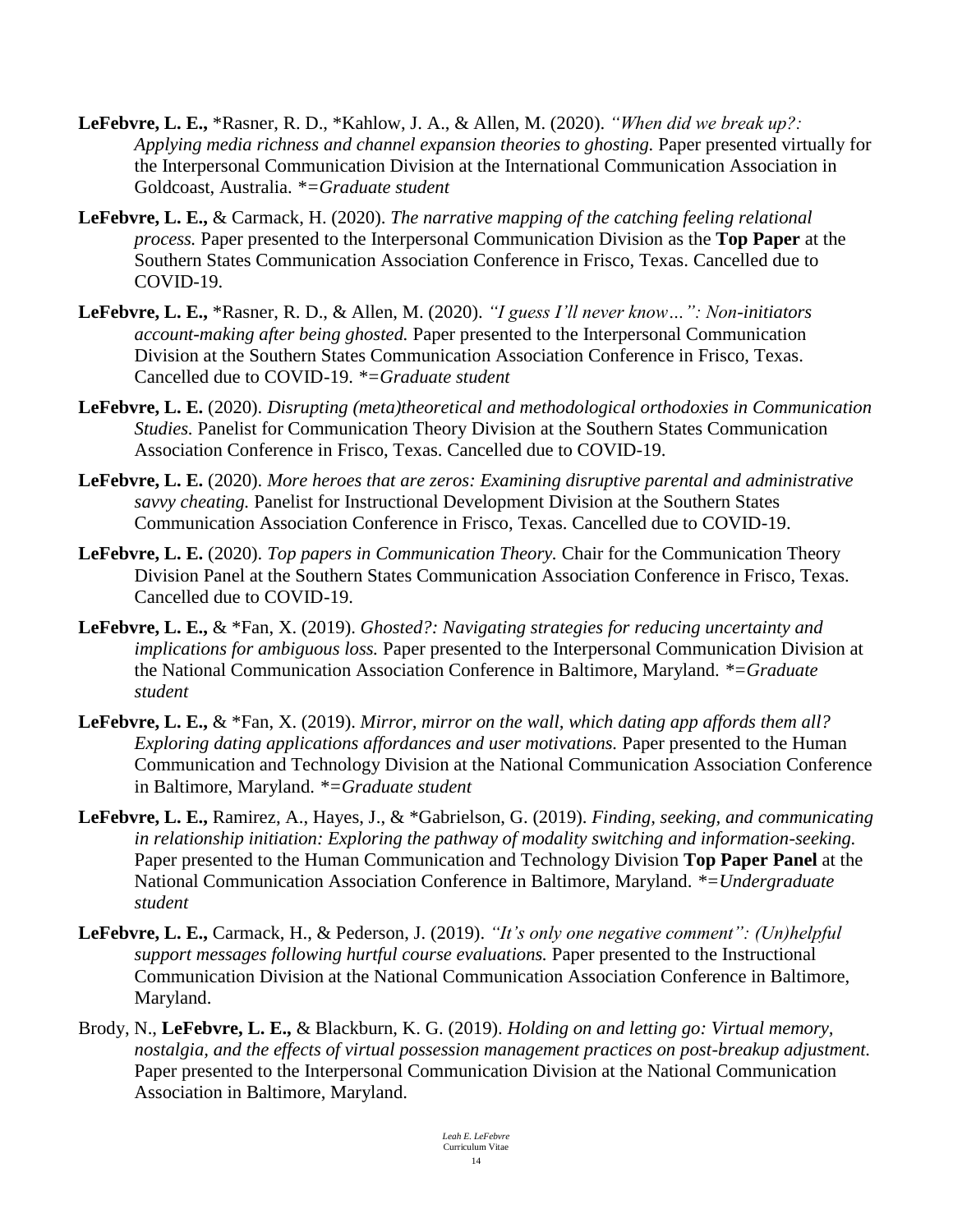- LeFebvre, L., **LeFebvre, L. E.,** \*Hershberger, M., \*Caruso, S., & \*De Vight, J. (2019). *You did what?!?: Graduate teaching assistant misbehaviors in multi-section introduction communication courses.* Paper presented to the Instructional Communication Division at the National Communication Association Conference in Baltimore, Maryland. *\*=Graduate student*
- LeFebvre, L., **LeFebvre, L. E.,** & Morreale, S. (2019). *The basic communication course from 1956 to 2016: A meta-synthesis.* Paper presented to the Basic Communication Course Division at the National Communication Association Conference in Baltimore, Maryland.
- **LeFebvre, L. E.**, Brody, N., & Blackburn, K. (2019). *Virtual relational curation: How concerns about former and future partners affect virtual artifact management.* Paper presented to the International Association of Relationship Research Mini-Conference in Ottawa, Canada.
- \*Rasner, R., & **LeFebvre, L. E.** (2019). *Leveling the relational playing field: Examining cross-sex friendships and mating strategies.* Poster presented to the International Association of Relationship Research Mini-Conference in Ottawa, Canada. *\*=Graduate student*
- Pederson, J., **LeFebvre, L. E.,** \*\*Lockwood, R., \*\*Planstiel, B., \*\*Slusser, A., & \*\*Ward, C. (2019). *Exploring victim perspectives and network member involvement in the coping and repair process following romantic infidelity.* Poster presented to the International Association of Relationship Research Mini-Conference in Ottawa, Canada. *\*\*=Undergraduate student*
- **LeFebvre, L. E.** (2019). *How do we talk about this? Critical conversations.* Chair for the Interpersonal Communication Division at the International Communication Association Conference in Washington, DC.
- Allen, M., **LeFebvre, L. E.,** LeFebvre, L., & Bourhis, J. (2019). *Is the pencil mightier than the keyboard? A meta-analysis comparing methods of notetaking outcomes.* Paper presented to the Instruction & Development Division at the International Communication Association Conference in Washington, D.C.
- **LeFebvre, L. E.** (2019). *Top undergraduate and graduate paper panel.* Chair for the Rocky Mountain Communication Association Conference in Colorado Springs, Colorado.
- Carmack, H., & **LeFebvre, L. E**. (2019). *"Honestly didn't learn shit": A typology of negative course evaluations.* Paper presented on the **Top Paper Panel** for the Instructional Communication Interest Group at the Eastern Communication Association Conference in Providence, Rhode Island.
- **LeFebvre, L. E.**, & Carmack, H. (2019). *Catching feelings: Exploring commitment (un)readiness in emerging adulthood.* Paper presented on the **Top Four Panel** for the Interpersonal Communication Division at the Southern States Communication Association Conference in Montgomery, Alabama.
- LeFebvre, L., **LeFebvre, L. E.,** Allen, M., Buckner, M. M., Griffin, D. (2019). *From caterpillars to butterflies: Student fear transformation throughout the introductory speaking course.* Paper presented to the Instructional Division at the Southern States Communication Association Conference in Montgomery, Alabama.
- **LeFebvre, L. E.** (2019). *At the crossroads of theory and measurement.* Respondent for Interpersonal Communication Division at the Southern States Communication Association Conference in Montgomery, Alabama.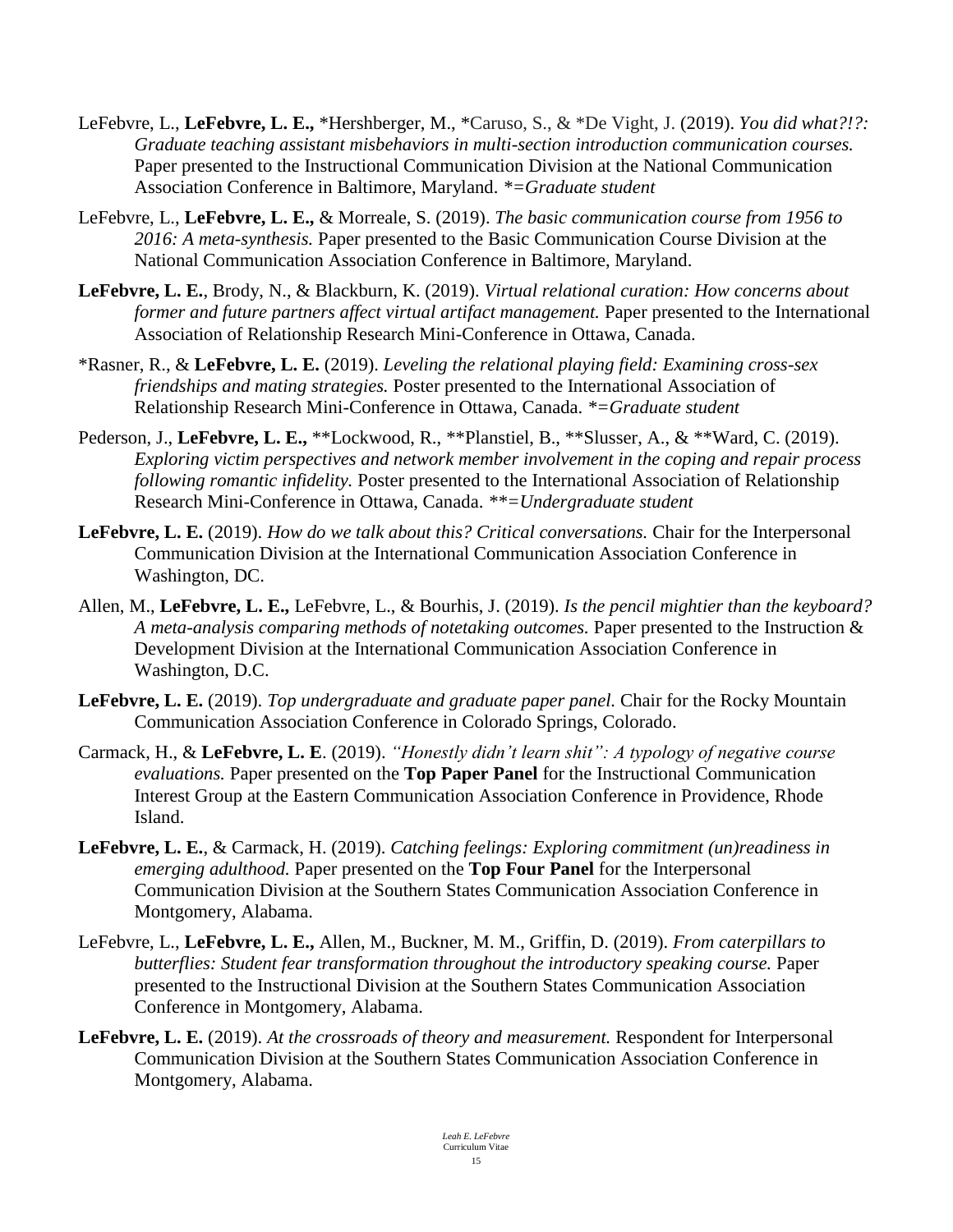- **LeFebvre, L. E.** (2019). *Examining tensions and conflict within communication theory.* Chair for Communication Theory Division at the Southern States Communication Association Conference in Montgomery, Alabama.
- Carmack, H., & **LeFebvre, L. E**. (2019). *A quiet rage: Emotions, meaning making, and hurt course evaluations.* Paper to be presented to the Communication & Instruction Interest Group at Western States Communication Association Conference in Seattle, Washington.
- **LeFebvre, L. E., \***Thornton, C. R., & \*Wilms, A. (2018). *Explicating the Intermassonal Communication Divide: Masspersonal Communication Model 2.0.* Paper presented to the Human Communication and Technology Division at the National Communication Association Conference in Salt Lake City, Utah. *\*=Graduate student*
- Blackburn, K. G., **LeFebvre, L. E.,** & Brody, N. (2018). *Breakup memory curation: Exploring the management of virtual relics post-dissolution.* Paper presented to the Interpersonal Communication Division at the National Communication Association Conference in Salt Lake City, Utah.
- \*Brasher, B., & **LeFebvre, L. E.** (2018). *Emojis are worth a thousand words: An analysis of mobilemediated emoji use across emerging adult communication.* Paper presented to the Interpersonal Communication Division at the National Communication Association Conference in Salt Lake City, Utah. Received the **Top Paper Award** for Nonverbal Communication Division. *\*=Graduate student*
- LeFebvre, L., **LeFebvre, L. E.,** Allen, M., & Griffin, D. J. (2018). *Training the butterflies to fly in formation: Reducing public speaking stressors and anxiety.* Paper presented to the Basic Communication Course Division at the National Communication Association Conference in Salt Lake City, Utah.
- \*Rasner, R., & **LeFebvre, L. E.** (2018). *This I believe about love.* Teaching innovation presented at the Great Ideas For Teaching Session (G.I.F.T.S.) at the National Communication Association Conference in Salt Lake City, Utah. *\*=Graduate student*
- **LeFebvre, L. E.** (2018). *Interplay between online and offline.* Chair for the Human Communication and Technology Division at the National Communication Association Conference in Salt Lake City, Utah.
- **LeFebvre, L. E.,** Blackburn, K. G., & Brody, N. (2018). *Digital scrapbooks and bonfires: Exploring virtual memories via the online artifact management process following a breakup.* Poster presented at the International Association of Relationship Research Conference in Fort Collins, Colorado.
- **LeFebvre, L. E.,** Allen, M., \*Parrish, C., \*Wilms, A., & \*Garstad, S. (2018). *Media impacts emotional suffering: Exploring the non-initiator's perspective as a target of ghosting.* Paper presented to the Interpersonal Communication Division at the International Communication Association Conference in Prague, Czech Republic. *\*=Graduate students*
- **LeFebvre, L. E.,** & \*Haggadone, B. A. (2018). *Remembering the voice: Exploring information and sentiment in voicemail archival practices.* Paper presented to the Mass Communication Division at Southern States Communication Association Conference in Nashville, Tennessee. *\*=Graduate student*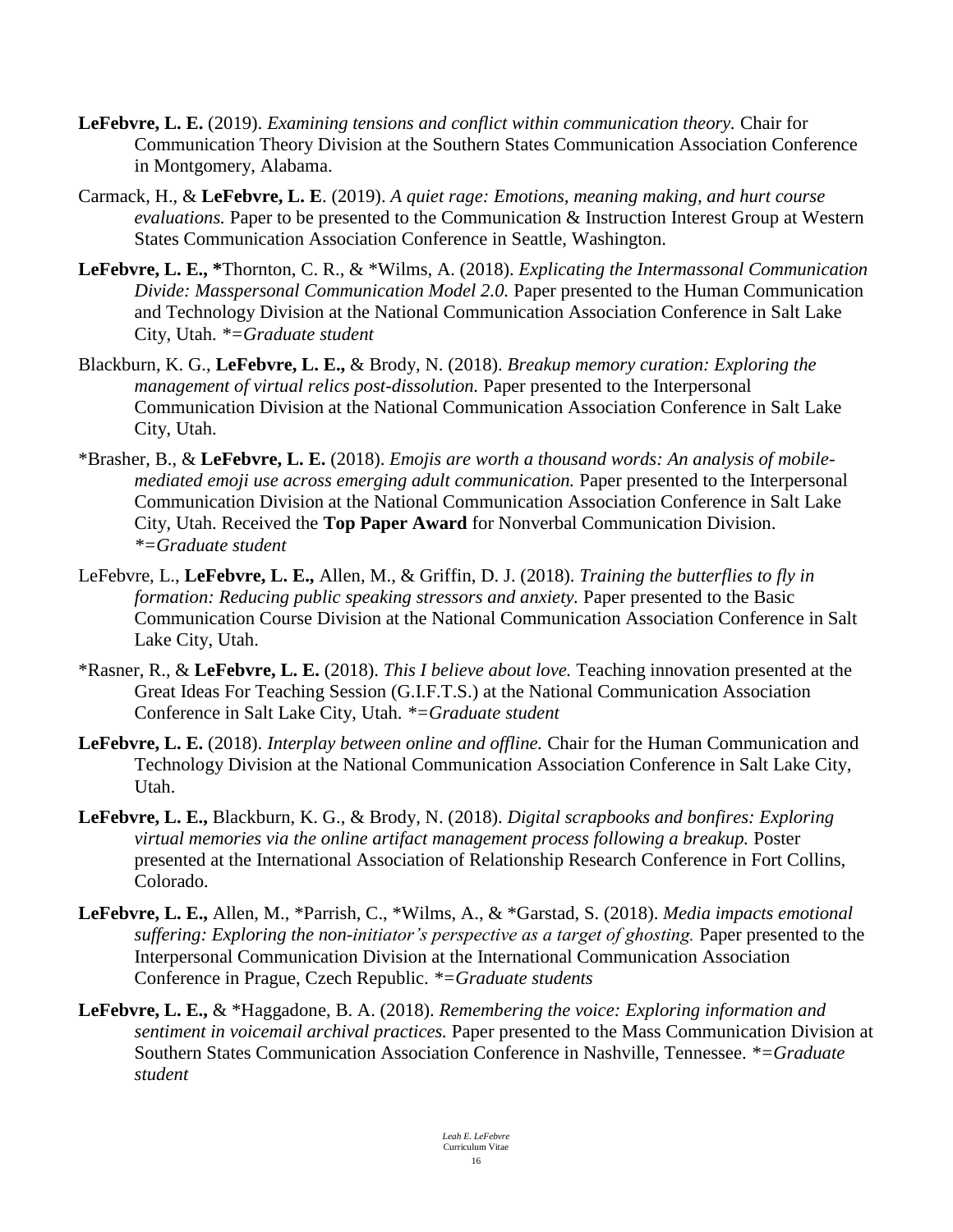- **LeFebvre, L. E.** (2018)*. Muses and musings theorizing: Established and burgeoning scholars discuss developing communication theory.* Chair and panelist in the Communication Theory Division at Southern States Communication Association Conference in Nashville, Tennessee.
- LeFebvre, L., **LeFebvre, L. E.,** & Anderson, D. (2018). Communication pedagogy: Moving beyond the "basic" course. Preconference presentation at the Western States Communication Association Conference in Santa Clara, California.
- **LeFebvre, L. E.,** Brody, N., & Blackburn, K. G. (2017). *Account-making following relationship*  dissolution: Exploring sex as a moderator in public and private breakup accounts. Paper presented to the Interpersonal Communication Division at the National Communication Association Conference in Dallas, Texas.
- **LeFebvre, L. E.,** Blackburn, K. G., & Brody, N. (2017). *To remember or to forget past romantic relationships: Exploring the deletion of virtual possessions and artifacts on Facebook.* Paper presented to the Human Communication & Technology Division at the National Communication Association Conference in Dallas, Texas.
- Allen, M., **LeFebvre, L. E.,** LeFebvre, L., & Preiss, R. (2017). *Teachers' use of humor in the classroom: A meta-analysis.* Paper presented to the Instructional Development Division at the National Communication Association Conference in Dallas, Texas.
- **LeFebvre, L. E.** (2017). *Communication centers: Starting a legacy of institutional relevance.* Panel chair for the Communication Center Section at National Communication Association Conference in Dallas, Texas.
- **LeFebvre, L. E.** (2017). *Rethinking our theoretical legacies and methodological relevance in interpersonal communication.* Panel chair for the Interpersonal Communication Division at National Communication Association Conference in Dallas, Texas.
- **LeFebvre, L. E.** (2017). *Is there an app for that?: Stigmatization and normalization of dating within emerging communication technologies.* Paper presented to the Society for the Study of Emerging Adults in Washington, DC.
- \*\*Gray, B., & **LeFebvre, L. E.** (2017). *What qualifies as crisis coverage & why does it matter?: Establishing characteristics of crisis reporting using 2015 terror attacks in Paris.* Paper presented at the Rocky Mountain Communication Association Conference in Denver, Colorado. *\*\*=Undergraduate student*
- \*\*Stein, S., & **LeFebvre, L. E.** (2017). *The blue French horn: Intertwining origin stories in How I Met Your Mother.* Paper presented at the Rocky Mountain Communication Association Conference in Denver, Colorado. *\*\*=Undergraduate student*
- \*Brasher, B., & **LeFebvre, L. E.** (2017). *An analysis of nonverbal communication in romantic imessage conversations.* Paper presented to the Communication and Digital Culture at the Popular Culture Association/American Culture Association Conference in San Diego, California. *\*=Graduate student*
- **LeFebvre, L. E.,** \*Rasner, R., \*\*Parrish, C., \*Brasher, B., \*\*Choal, C., \*Cornell, E., \*\*Garstad, S., \*\*Johnsen, S., \*\*Klopfer, M., \*\*Lara, K., \*\*Marquez, G., \*\*Miller, C., \*\*Monaghan, S., \*\*Morrison, R., \*\*Ramlo, S., \*\*Walsh, B., \*\*Williams, K., & \*\*Wilms, A. (2017). *It's not me, it's definitely you: Conceptualizing the ghosting phenomenon in emerging adult relationships.*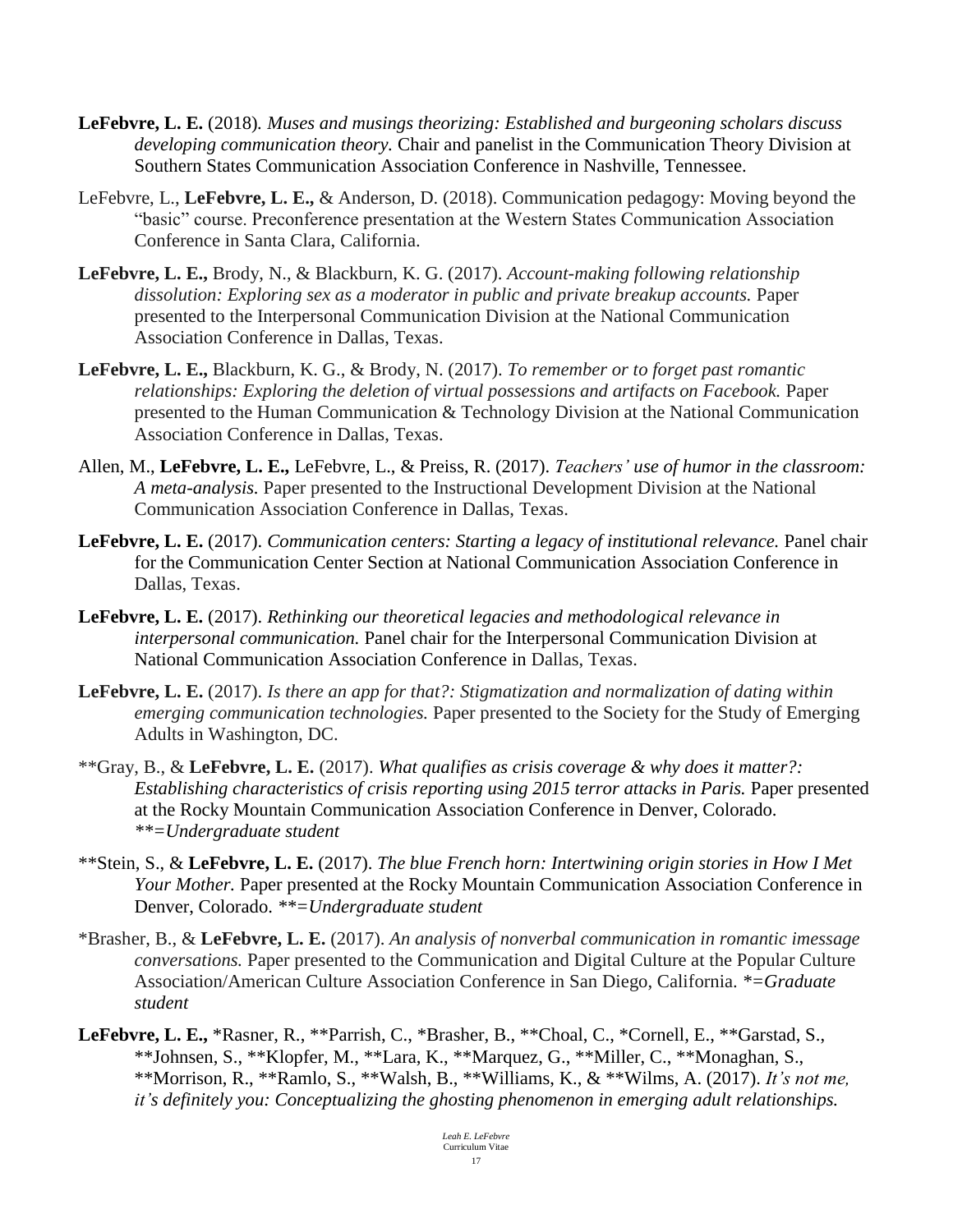Paper presented to the Interpersonal Communication Interest Group at Western States Communication Association Conference in Salt Lake City, Utah. *\*=Graduate or \*\*=Undergraduate students.*

- \*Parrish, C., & **LeFebvre, L. E.** (2017). *Emerging adult siblings' communication: A balancing act.* Paper presented to the Western States Communication Association Conference in the Interpersonal Communication Interest Group in Salt Lake City, Utah. *\*\*=Undergraduate student.*
- LeFebvre, L., **LeFebvre, L. E.,** Anderson, D., & \*Watson, D. (2017). *The communication center at U.S. colleges and universities: A descriptive overview study II. Paper presented on the Top Four Panel* for the Communication & Instruction Interest Group Western States Communication Association Conference in Salt Lake City, Utah. *\*=Graduate student*
- **LeFebvre, L.** (2017). *Graduate school and you.* Respondent/Chair for Lambda Pi Eta Panel for the Department of Communication & Journalism at the University of Wyoming.
- **LeFebvre, L**., & \*Rasner, R. D. (2016). *He/She swipes me right, swipes me left, swipes me up, or not at all: Tinder - The new age of mobile app dating.* Paper presented to the Interpersonal Communication Division National Communication Association Conference in Philadelphia, Pennsylvania. *\*=Graduate student*
- **LeFebvre, L.** (2016). *Looking for love (or sex) online dating, romantic relationships, and sex using social networking sites.* Panel respondent for the Interpersonal Communication Division at National Communication Association Conference in Philadelphia, Pennsylvania.
- LeFebvre, L., & **LeFebvre, L.** (2016). *The eye in the sky doesn't lie": Video replay and self-evaluations as part of the basic communication course.* Paper presented to the Basic Communication Course Division at National Communication Association Conference in Philadelphia, Pennsylvania.
- **LeFebvre, L**., \*Rasner, R. D., & \*DeVries, R. (2016). *Swiping away stigma: Exploring Tinder's effects on relationship initiation.* Paper presented at International Association for Relationship Research Conference in Toronto, Canada. *\*=Graduate student*
- **LeFebvre, L.,** & **\***Rasner, R., D. (2016). *Can you hear me now?: Exploring the memorialization of interpersonal relationships through mobile voicemail.* Poster presented at International Association for Relationship Research Conference in Toronto, Canada. *\*=Graduate student*
- Dailey, R., Crook, B., Brody, N., & **LeFebvre, L.** (2016). *Fluctuations in on-again/off-again romantic relationships: Foreboding or functional for stability?* Paper presented at International Association for Relationship Research Conference in Toronto, Canada.
- Dailey, R., Crook, B., Nelson, E., & **LeFebvre, L.** (2016). *Weighing current satisfaction and perceived alternatives: Understanding what drives on-again/off-again relationships.* Paper presented at International Association for Relationship Research Conference in Toronto, Canada.
- **LeFebvre, L.,** & \*\*Parrish, C. (2016). *"Built-in best friend": Examining emerging adult sibling relationship functionality and life-transitions.* Paper presented at the Rocky Mountain Communication Association Conference in Greeley, Colorado. *\*\*=Undergraduate student*
- \*Pond-Cobb, J., **LeFebvre, L.,** & \*Kyle, E. (2016). *Is our relationship stronger than Diabetes?: Exploring the dyadic experiences of Type I Diabetes illness uncertainty.* Poster presented at Kentucky Conference on Health Communication, Louisville, Kentucky. *\*=Graduate student*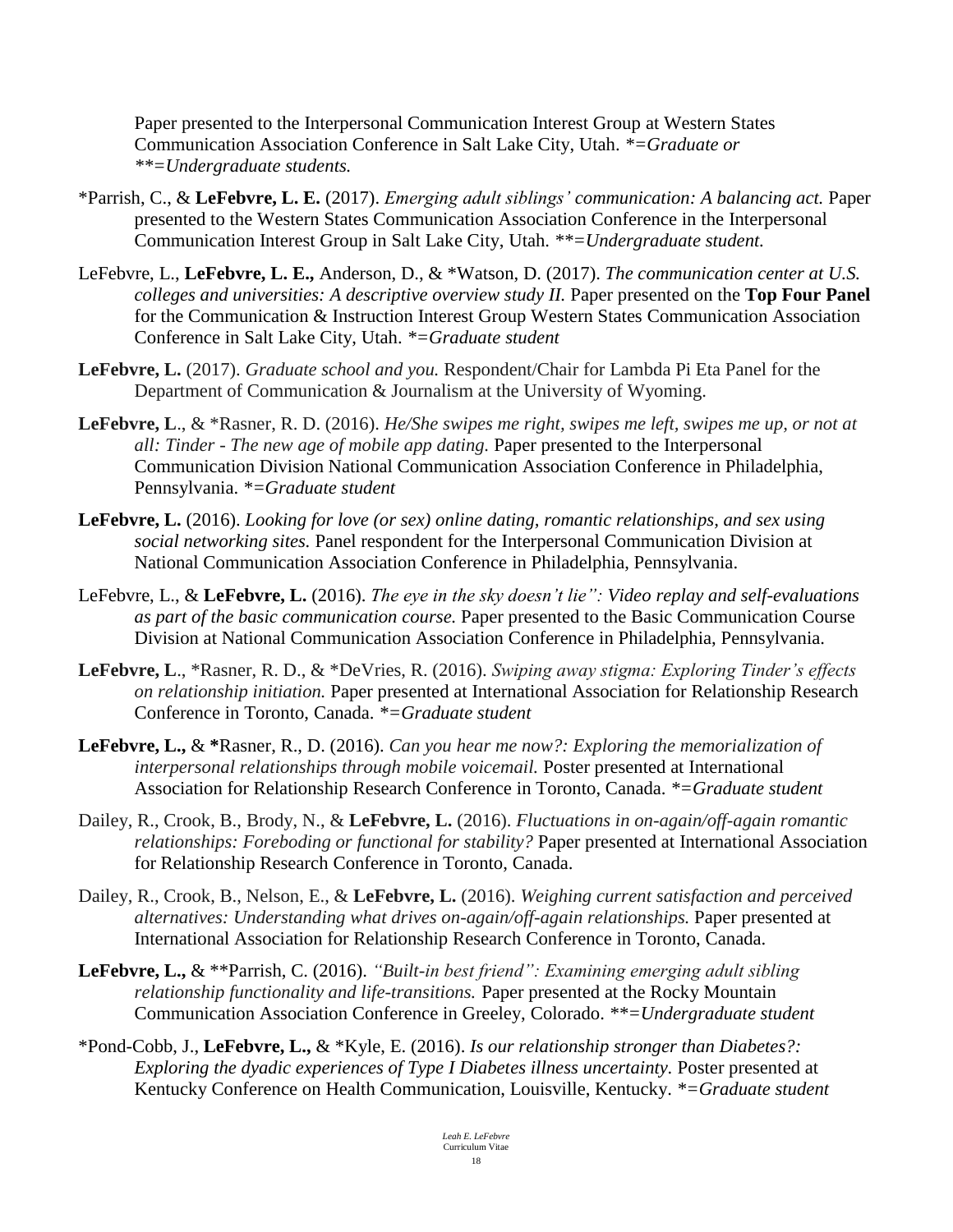- Coffelt, T. A., & **LeFebvre, L.** (2016). *Will my partner leave me?: The effect of STI disclosures on developing romantic relationships.* Federation Prize Panel presented at the Central States Communication Association Conference, Grand Rapids, Michigan.
- \*Rasner, R. D., & **LeFebvre, L.** (2016). *Examining the foundations and functions of Narcotics Anonymous: An autoethnographic account of addiction and identity.* Paper presented at the Health Communication Interest Group at the Central States Communication Association Conference, Grand Rapids, Michigan. *\*=Graduate student*
- LeFebvre, L., **LeFebvre, L.**, \*Rasner, R. D., \*Stout, C. A., & \*Dyer, N. (2015). *"Attack of the butterflies": Students' fears about public speaking in their own words.* Paper presented to the Communication and Instruction Interest Group at the Western States Communication Association Conference, San Diego, California. *\*=Graduate student*
- LeFebvre, L., **LeFebvre, L.,** & Allen, M. (2015). *The unaware, accurate, and overly critical: The use of video self-evaluation for improving public speaking competency.* **Top Paper Panel** in Basic Course Communication Division at National Communication Association Conference, Las Vegas, Nevada.
- **LeFebvre, L.**, Zaitchik, S. T., Brown, L. E., Donovan, E., Allen, M., McGlone, M. S., & Love, B. (2015). *Am I fighting cancer or is cancer fighting me?: An examination of linguistic agency in AYA cancer uncertainty expressions.* Paper presented to the Social Cognition and Communication Division at National Communication Association Conference, Las Vegas, Nevada.
- **LeFebvre, L.** (2015). *Triangulating the examination of relational uncertainty utilizing individual and joint stressful relationship narratives*. Paper presented to the Interpersonal Communication Division at National Communication Association Conference, Las Vegas, Nevada.
- **LeFebvre, L.** (2015). *Rewriting behavioral patterns and scripts to incorporate another into our lives: Renovating partner interdependence in the relational turbulence model.* Paper presented to the Society for the Study of Emerging Adults Conference, Miami, Florida.
- **LeFebvre, L.** (2015). *I was more into it than you: Examining linguistic style matching in partners' individual and joint storytelling about turbulent events.* **Top Poster Award** at the International Association of Relationship Research Conference, New Brunswick, New Jersey.
- **LeFebvre, L.**, & Coffelt, T. A. (2015). *Will my partner leave me?: The effect of STI disclosures on developing romantic relationships.* Paper presented at International Association of Relationship Research Conference, New Brunswick, New Jersey.
- **LeFebvre, L.**, Yilmaz, G., & LeFebvre, L. (2015). *Argumentative communication in cooperative learning groups: Member's use of evidence and non-evidence.* **Top Poster Award** in the Instructional and Development Division at International Communication Association Conference, San Juan, Puerto Rico.
- \*\*Hildebrandt, A., & **LeFebvre, L.** (2015). *"You complete me": LGBTQ identity and romantic relationships in Glee.* Paper presented at the Rocky Mountain Communication Association Conference, Loveland, Colorado. *\*=Undergraduate student*
- **LeFebvre, L.** (2015). *Examining individual and relational identities in stressful courtship narratives through the relational turbulence model: Exploring movement and intensity of identity.* **Top**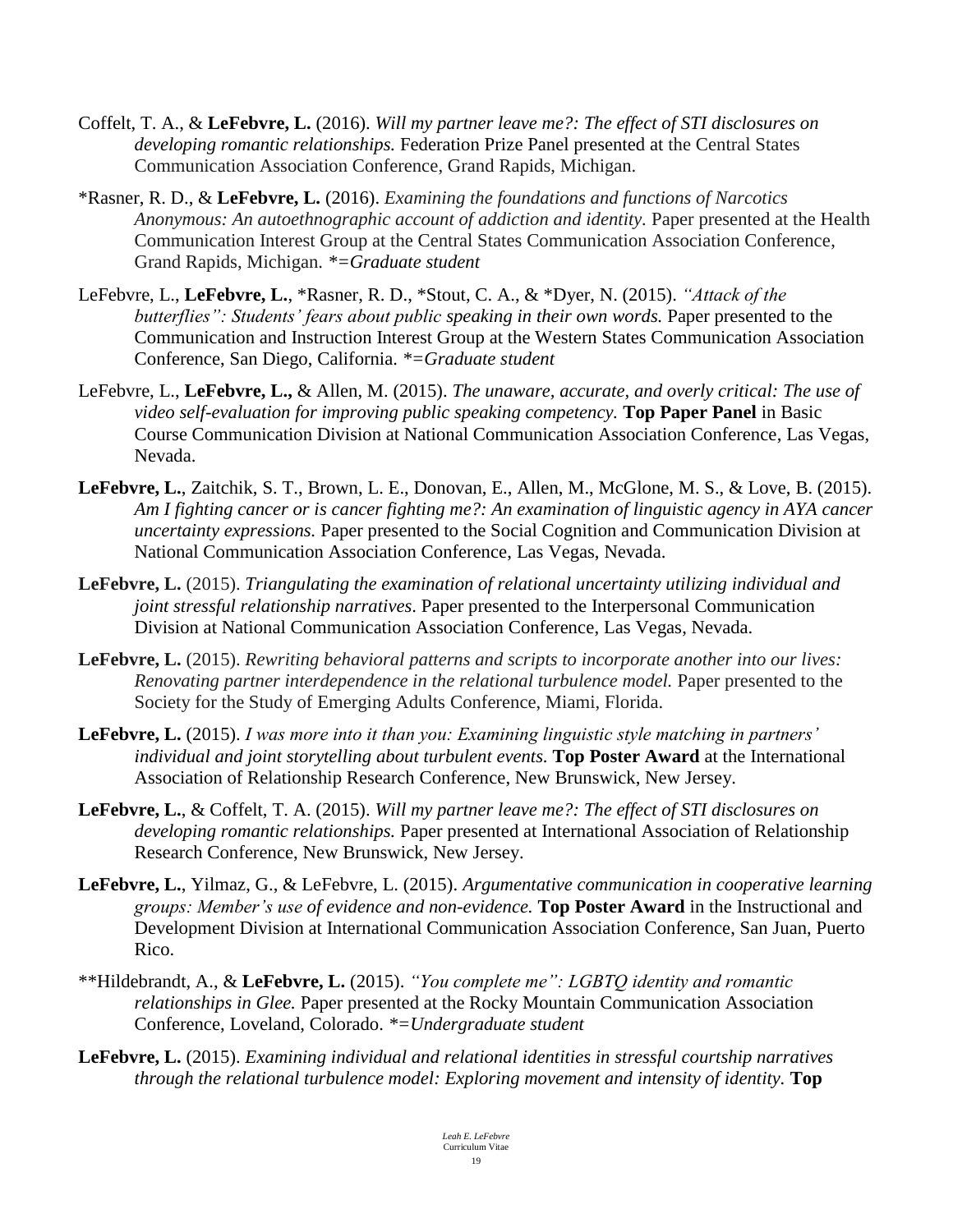**Paper Award** in the Interpersonal Communication Interest Group presented at the Western States Communication Association Conference, Spokane, Washington.

- Brody, N., **LeFebvre, L.**, Blackburn, K., & Merola, N. (2014). *Measuring online relational behaviors: Exploratory factor analysis and validation of a measure of romantic behaviors on Facebook.*  Paper presented to the Interpersonal Communication Division at the National Communication Association Conference, Chicago, Illinois.
- Donovan, E., Thompson, C., **LeFebvre, L.**, & Tollison, A. C.(2014). *Young adult confidants' judgments of parental openness: Developing a model of disclosure quality and post-disclosure relational closeness.* Paper presented to the Interpersonal Communication Division at the National Communication Association Conference, Chicago, Illinois.
- McGlone, M. S., McGlynn, J. III, Baryshevtsev, M. V., Blackburn, K. G., **LeFebvre, L. E.**, McCallum, N. L., Wartel, M. A., & Abbott, A. (2014). *Hail to the thief: Linguistic agency increases the persuasive power of consumer education materials about identify theft.* Paper presented to the Social Cognition and Communication Division at the National Communication Association Conference, Chicago, Illinois.
- LeFebvre, L., & **LeFebvre, L.** (2014). *The evolution of video technology: Public communication, selfevaluation, and the Meaning Extraction Helper.* Paper presented at E-volution: Innovations in Learning Environments, Laramie, Wyoming.
- **LeFebvre, L.**, & Blackburn, K. (2014). *Relationship etymology: Examining linguistic themes in relationship origin stories.* Paper presented at International Association for Relationship Research Conference, Melbourne, Australia.
- Crook, B., **LeFebvre, L.**, Nelson, E., & Dailey, R. (2014). *I've got my eyes on you: Examining the relationship between uncertainty and mate guarding strategies in on-off relationships.* Paper presented at International Association for Relationship Research Conference, Melbourne, Australia.
- LeFebvre, L., **LeFebvre, L.**, Blackburn, K., & Boyd, R. (2014). *Skewed self-estimations of speaking performance and video feedback: How students see themselves on video.* Paper presented to the Communication and Technology Division at International Communication Association Conference, Seattle, Washington.
- Merola, N., **LeFebvre, L.**, Brody, N., Blackburn, K. (2014). *Spying on the ones we love: Antecedents and outcomes of post-breakup surveillance on Facebook.* Paper presented to the Communication and Technology Division at International Communication Association Conference, Seattle, Washington.
- McGlone, M. S., McGlynn, J. III, Baryshevtsev, M. V., Blackburn, K. G., **LeFebvre, L. E.**, McCallum, N. L., Wartel, M. A., & Abbott, A. (2014). *Hail to the thief: Linguistic agency increases the persuasive power of consumer education materials about identify theft.* Paper presented at the ID360: The Global Forum on Identity, Austin, Texas.
- McGlone, M. S., & **LeFebvre, L.** (2014). *Drugs do good things, bad things just happen: Strategic agency assignment in DTC advertising.* Paper presented at Innovation in Health Care Delivery Systems Symposium, Austin, Texas.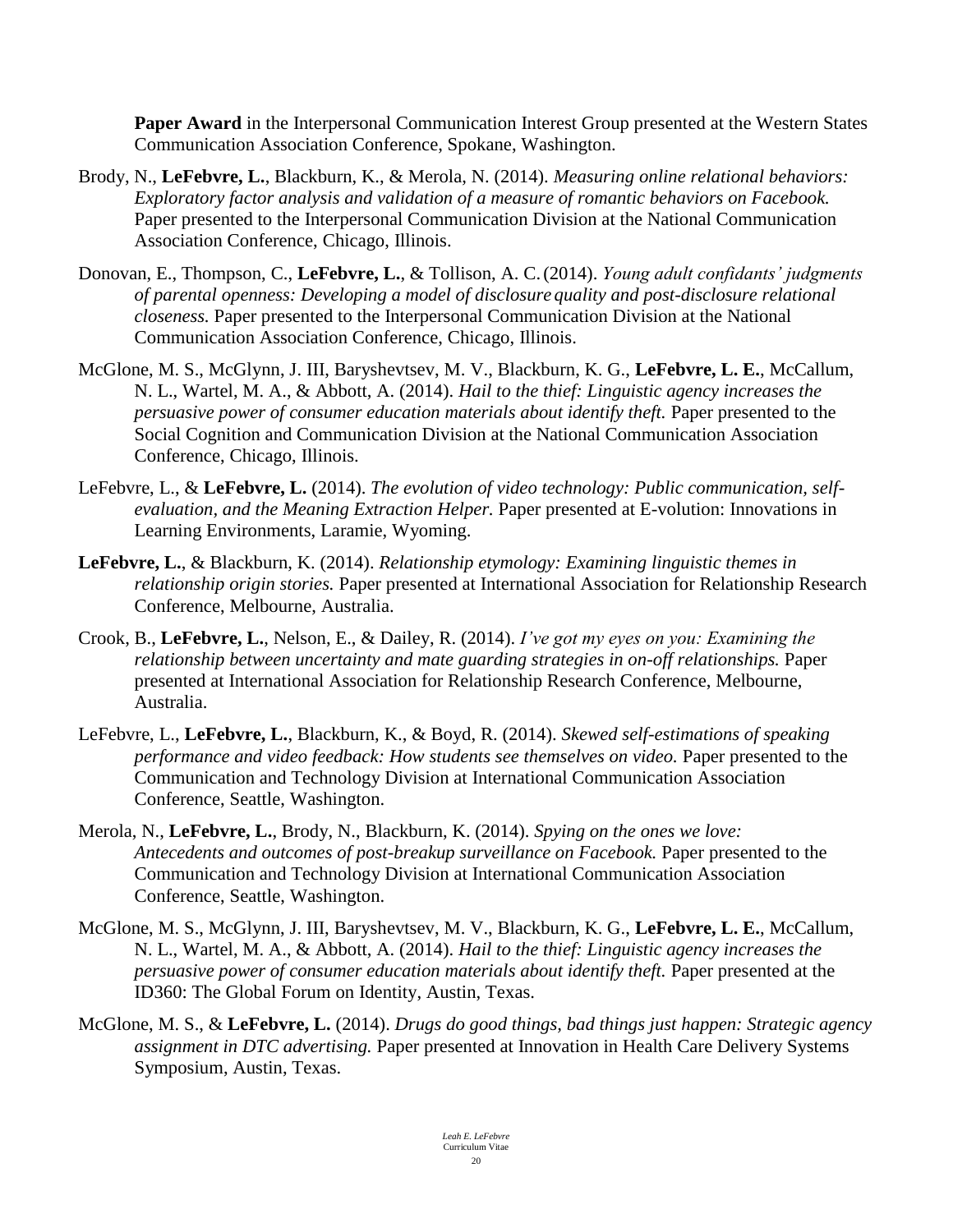- **LeFebvre, L.**, Zaitchik, S. T., Brown, L. E., McGlone, M. S., Donovan-Kicken, E., & Love, B. (2014). *Am I fighting cancer or is cancer fighting me?: An examination of linguistic agency in AYA cancer uncertainty expressions.* Poster presented at Kentucky Conference on Health Communication, Louisville, Kentucky.
- McGlone, M. S., & **LeFebvre, L.** (2014). *Drugs do good things, bad things just happen: Strategic agency assignment in DTC advertising.* Paper presented at Kentucky Conference on Health Communication, Louisville, Kentucky.
- Blackburn, K., **LeFebvre, L.**, Brody, N., & Merola, N. (2014). *When "I" met you: Exploring how individuals tell relationship origin stories.* Paper presented at the Society for Personality and Social Psychology Conference, Austin, Texas.
- Dailey, R., Crook, B., Brody, N., & **LeFebvre, L.** (2013). *Fluctuations in on-again/off-again romantic relationships: Foreboding or functional?* Paper presented to the Interpersonal Communication Division at the National Communication Association Conference, Washington D.C.
- Dailey, R., Nelson, E., Crook, B., & **LeFebvre, L.** (2013). *Weighing relational satisfaction and perceived alternatives: Toward an understanding of what drives on-again/off-again relationships.* Paper presented to the Interpersonal Communication Division at the National Communication Association Conference, Washington D.C.
- Donovan-Kicken, E., **LeFebvre, L.**, Zaitchik, S. T., Brown, L. E., & Love, B. (2013). *Patterns of social support communicated in response to expressions of uncertainty in online conversations of young adults with cancer.* Paper presented to the Interpersonal Communication Division at the National Communication Association Conference, Washington D.C.
- LeFebvre, L., & **LeFebvre, L.** (2013). *The communication center at U.S. colleges and universities: A descriptive overview.* Paper presented to the Communication Centers Interest Group at the National Communication Association Conference, Washington D.C.
- **LeFebvre, L.**, Brody, N., Blackburn, K., & Merola, N. (2013). *He said, she said: Exploring sex differences in relationship dissolution accounts.* Paper presented at International Association of Relationship Research Conference, Louisville, Kentucky.
- **LeFebvre, L.**, Crook, B., Cherpeski-Nelson, E., & Dailey, R. (2013). *Examining differences in mate retention strategies in on-again/off-again and noncyclical dating relationships.* Paper presented at International Association of Relationship Research Conference, Louisville, Kentucky.
- McGlone, M. S., **LeFebvre, L.**, McGlynn, J., & Wartel, M. (2013). *Agency and affect in communication.* Presentation to faculty and colleagues at the University of Texas, Department of Communication Studies, Austin, Texas.
- LeFebvre, L., & **LeFebvre, L.** (2013). *The communication center at two- and four-year U.S. colleges and universities: Director's qualitative commentary.* Paper presented at the National Association of Communication Centers, Greensboro, North Carolina.
- Zaitchik, S., **LeFebvre, L.**, Brown, L., & Donovan-Kicken, E. (2013). *"Having cancer is hard": Social support among adolescent and young adult cancer survivors.* Paper presented at the Health Communication Division at the Eastern Communication Association Conference, Philadelphia, Pennsylvania.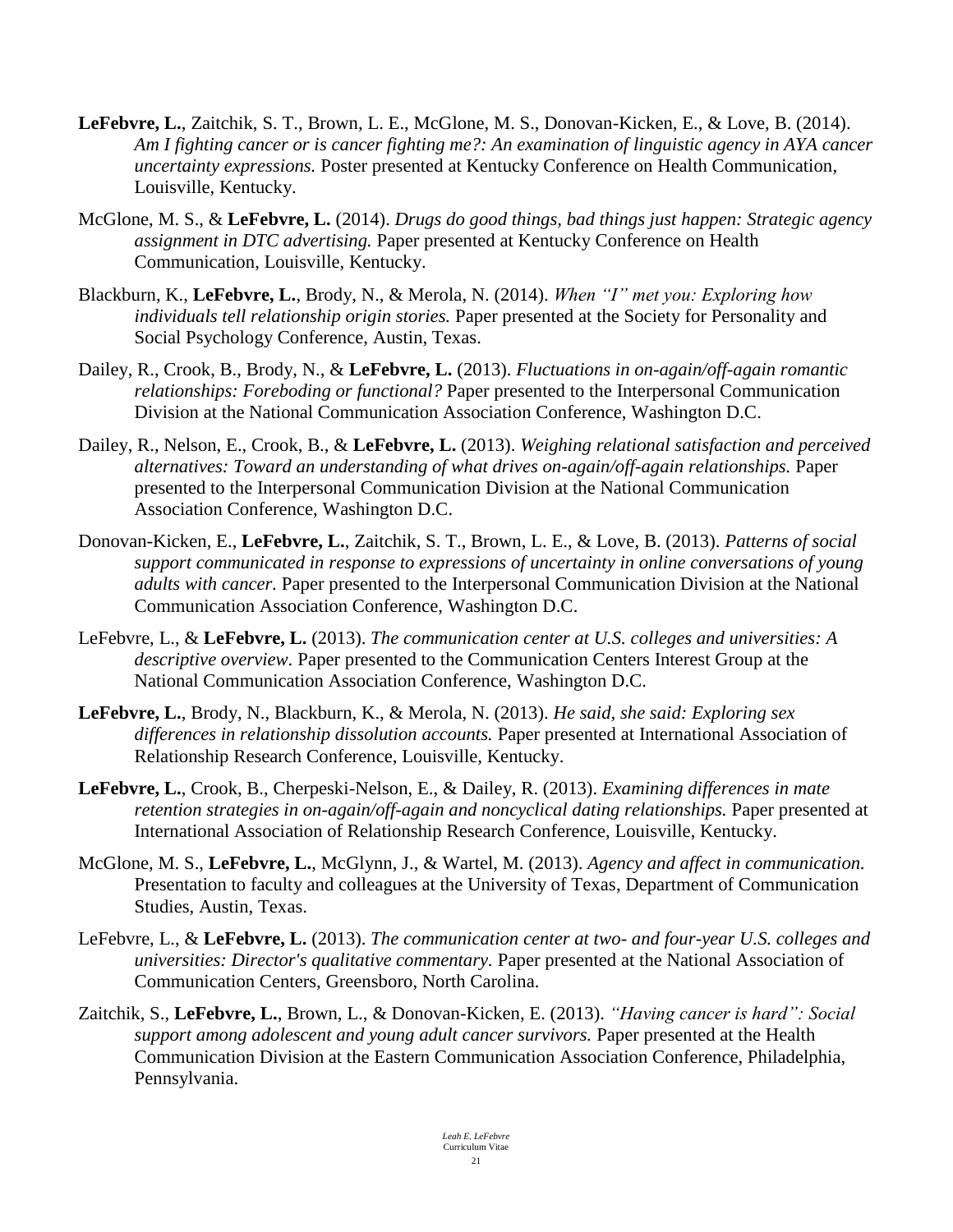- McGlone, M. S., & **LeFebvre, L.** (2013). *Drugs cause benefits, side effects just happen: Strategic linguistic agency assignment in direct-to-consumer drug advertising.* **Top Three Papers** in the Language and Social Interaction Interest Group presented at the Western States Communication Association Conference, Reno, Nevada.
- **LeFebvre, L.** (2013). *Adaptations to traditional familial customs: Examining the challenges of grandmothers' stories in counter-life transitions*. Paper presented for the Interpersonal Communication Interest Group at the Western States Communication Association Conference, Reno, Nevada.
- Brown, L. E., **LeFebvre, L.**, Zaitchik, S., & Donovan-Kicken, E. (2013). *"Help! How did this happen?!? I don't like this feeling of uncertainty that I've got": Sources of uncertainty among adolescent and young adult cancer survivors.* Paper presented for the Interpersonal Communication Interest Group at the Western States Communication Association Conference, Reno, Nevada.
- Blackburn, K., Brody, N., & **LeFebvre, L.** (2012). *Breaking up is hard to do: Public and private pronoun usage in relationship breakup accounts.* **Top Four Paper Award** in the Interpersonal Communication Division presented at the National Communication Association Conference, Orlando, Florida.
- Dailey, R., **LeFebvre, L.**, Crook, B., & Brody, N. (2012). *Relational uncertainty in on-again/off-again romantic relationships.* Paper presented for the Interpersonal Communication Division at the National Communication Association Conference, Orlando, Florida.
- McGlone, M. S., **LeFebvre, L.**, & McGlynn, J. (2012). *Agency and affect in communication.* Presentation to faculty and colleagues at the University of Texas, Department of Communication Studies, Austin, Texas.
- **LeFebvre, L.**, Blackburn, K., & Brody, N. (2012). *Navigating romantic relationships on Facebook: Extending the relational dissolution model to account for social networking environments.* Paper presented at the International Association of Relationship Research Conference, Chicago, Illinois.
- Dailey, R., Brody, N., **LeFebvre, L.**, & Crook, B. (2012). *Charting changes in commitment: Trajectories of on-again/off-again relationships.* Paper presented at the International Association of Relationship Research Conference, Chicago, Illinois.
- Love, B., Crook, B., Mooney Thompson, C., Zaitchik, S., Knapp, J., **LeFebvre, L.**, Donovan, E., Jones, B., Eargle, E**.,** & Rechis, R. (2012). *Am I alone in this?: Informing new support strategies by evaluating the communication themes of an online support community for young adult cancer survivors*. Paper presented at the Association of Oncology Social Work Annual Conference, Boston, Massachusetts.
- **LeFebvre, L.** (2011). *Co-experiencing menopause: Examining the marital aging transition.* Paper presented to the Interpersonal Communication Division at the National Communication Association Conference, New Orleans, Louisiana.
- Damron, J., & **LeFebvre, L.** (2011). *Listening to and conversing with the voice of the military.* Panel presented to the Interpersonal Communication Division at the National Communication Association Conference, New Orleans, Louisiana.
- Birdsell, J., **LeFebvre, L.**, Blackburn, K., & Browning, L. D. (2011). *Racing David Boje: Utilizing Anna's story to explore antenarrative analysis.* Paper presented to the Organizational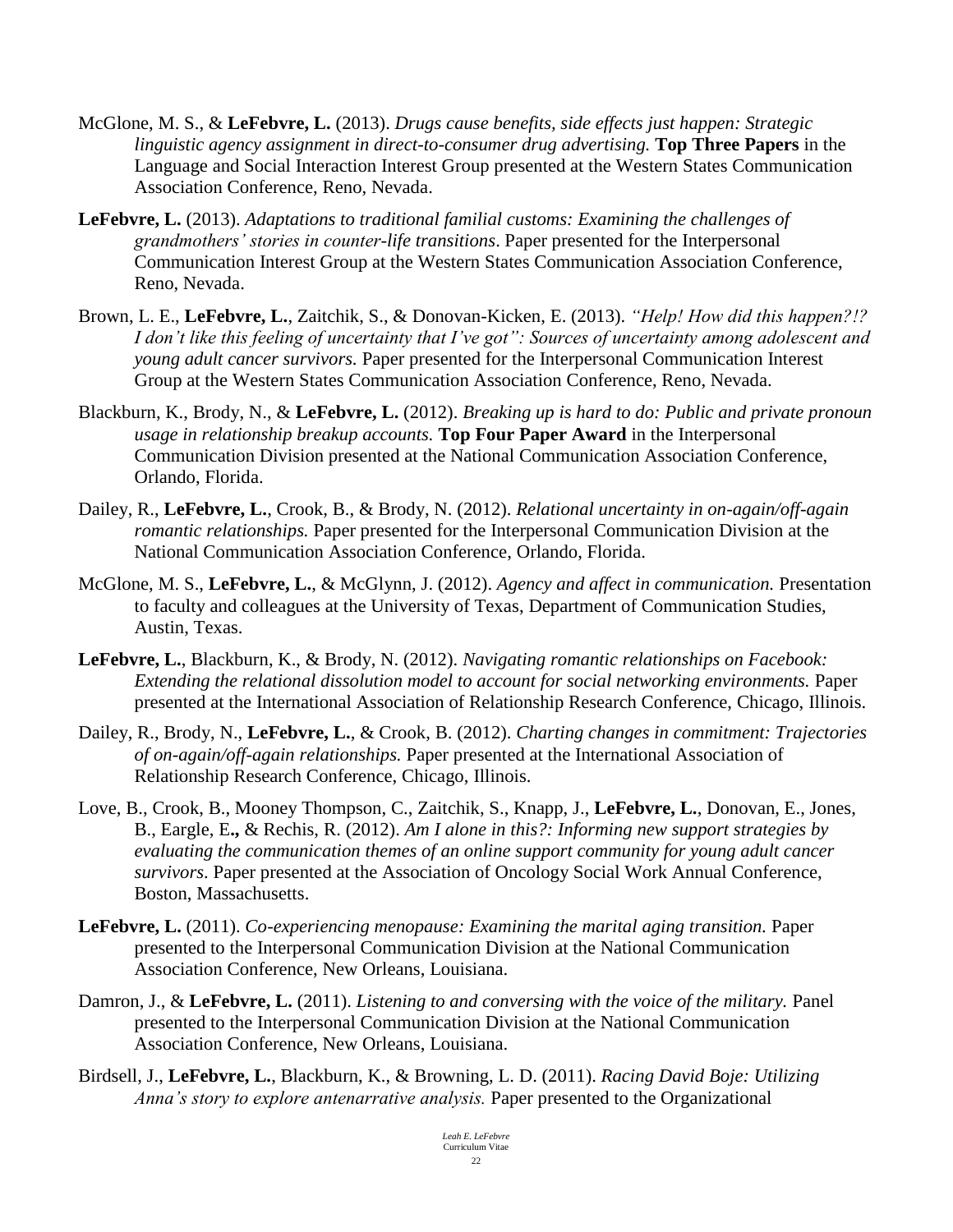Communication Division at the National Communication Association Conference, New Orleans, Louisiana.

- Donovan-Kicken, E., Mooney, C., **LeFebvre, L.**, & Tollison, A. C. (2011). *Young adult confidants' flashbulb memories of important parental disclosures: Message components that characterize successful boundary management.* **Top Paper Panel** presented to the Family Communication Division at the National Communication Association Conference, New Orleans, Louisiana.
- **LeFebvre, L.** (2011). *Norwegian narratives- First came love, then came chocolate: Pioneering a new Værøy tradition.* Presentation to faculty and colleagues at the University of Texas Department of Communication Studies, Austin, Texas.
- **LeFebvre, L.** (2011). *Nonverbal communication in the modern age: An exploration of emerging research contexts.* Panel respondent presented to the Nonverbal Communication Division at Eastern Communication Association Conference, Arlington, Virginia.
- LeFebvre, L., **LeFebvre, L.**, Vultee, F., Pensoneau-Conway, S. L., & Swenson-Lepper, T. R. (2010). *The relationship between self-generated corrective feedback and speaking performance.* **Top Paper Panel** in the Basic Course Division presented at National Communication Association Conference, San Francisco, California.
- **LeFebvre, L.**, & Damron, J. (2010). *Coming home from deployment: Relational turbulence and marital relationships on the home front.* **Scholarly Breakthrough Award** for Scholar-to-Scholar Poster Presentation at National Communication Association Conference, San Francisco, California. .
- **LeFebvre, L.** (2010). *Coming home from deployment: Relational turbulence and marital relationships on the home front.* Panel participant presented to the Mock National Communication Association Panel at University of Texas in the Department of Communication Studies, Austin, Texas.
- **LeFebvre, L.** (2010). *Cracking the repertory grid.* Presentation to faculty and colleagues at the University of Texas in the Department of Communication Studies, Austin, Texas.
- Donovan-Kicken, E., Mooney, C., **LeFebvre, L.**, & Tollison, A. C. (2010). *"Our lives are all about to change": Young adult children's perspectives on parental disclosures about health, illness, and death.* Paper presented Kentucky Conference on Health Communication, Lexington, Kentucky.
- **LeFebvre, L.** (2009). *Missing the target audience: Adapting HIV/AIDS prevention education strategies to the exigencies of voicing and voicelessness in rural America.* Panel Paper Presentation to the Health Communication Division at Central States Communication Association Conference, St. Louis, Missouri.
- **LeFebvre, L.** (2008). *Negotiating environmental planning at universities and colleges.* Paper presented to the Environmental Communication Division at National Communication Association Conference, San Diego, California.
- LeFebvre, L., & **LeFebvre, L.** (2008). *Self-observation for speaking effectiveness: The role of video and self-generated feedback*. Paper presented at the Fifteenth International Conference on Learning, Chicago, Illinois.
- **LeFebvre, L.** (2008). *Rural adolescents and HIV/AIDS prevention.* Paper presented to the Health Communication Division at Central States Communication Association Conference, Madison, Wisconsin.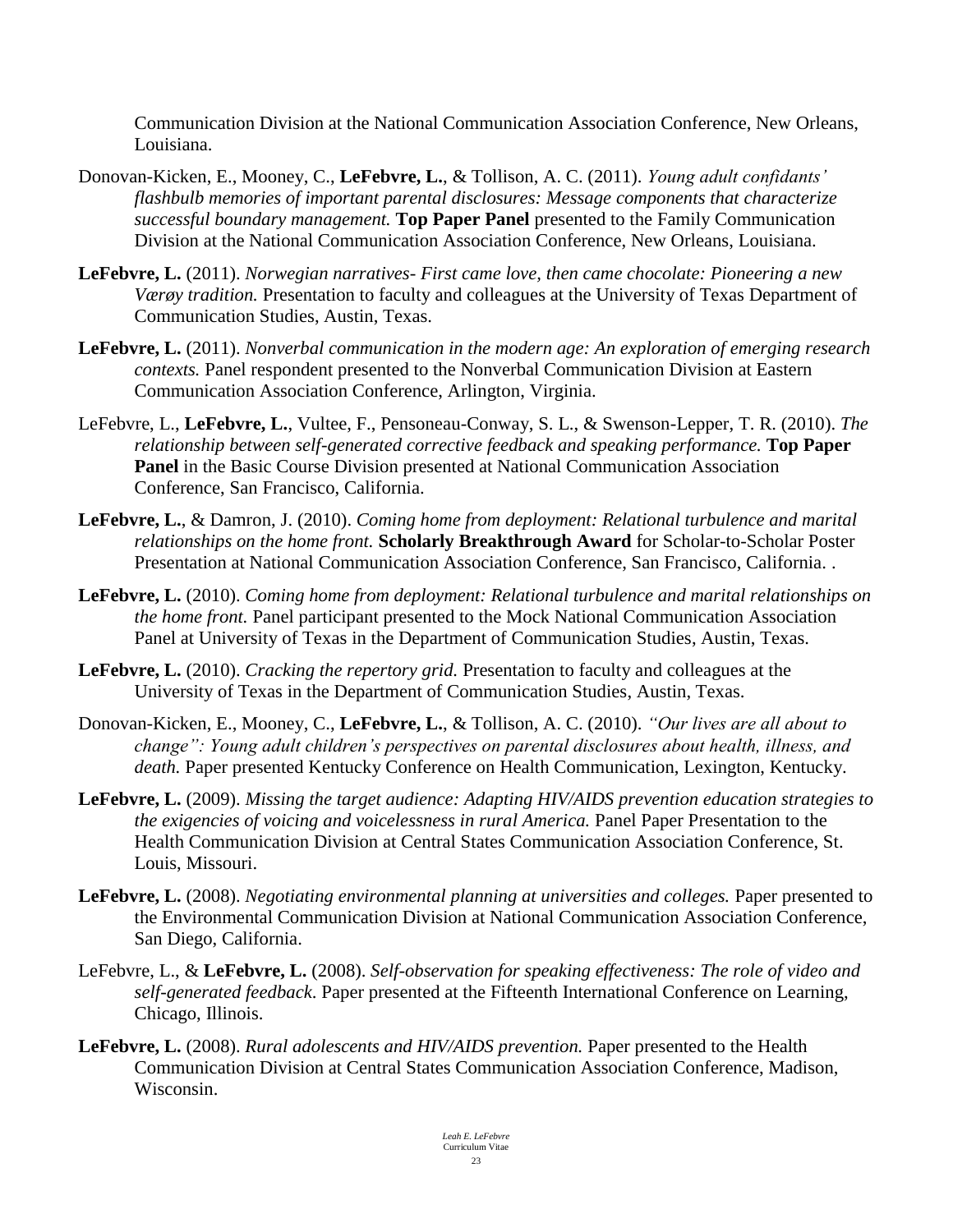- **LeFebvre, L.**, & Kellam, R. K. (2008). *Opening a group Johari window*. Paper for Great Ideas for Teaching (GIFT) presented at Central States Communication Association Conference, Madison, Wisconsin.
- **LeFebvre, L.** (2008). *Rural adolescents and HIV/AIDS prevention: Strategies for encouraging voices for the voiceless.* Paper presented at Communication Day at Eastern Illinois University, Charleston, Illinois.
- **LeFebvre, L.** (2006). *Who died and made you president? Legitimatizing strategies vice presidents use in special inaugural addresses.* Paper presented to the Undergraduate Honors Research Conference at Central States Communication Association Conference, Indianapolis, Indiana.
- **LeFebvre, L.** (2006). *Who died and made you president? Legitimatizing strategies vice presidents use in special inaugural addresses.* Paper presented at University of Wisconsin-Milwaukee Communication Department Colloquium, Milwaukee, Wisconsin.
- **LeFebvre, L.** (2005). *Dreamer's paradise.* Paper presented at the University of Wisconsin- La Crosse Honors Program, La Crosse, Wisconsin.
- **LeFebvre, L.** (2005). *Distinguishing and developing special inaugural addresses: How ascending vice presidents complete legitimizing strategies to presidency*. Poster session presented at the Eighth Annual University of Wisconsin-La Crosse Celebration of Undergraduate Research and Creativity, La Crosse, Wisconsin.
- **LeFebvre, L.** (2004). *Distinguishing and developing special inaugural addresses: How ascending vice presidents complete the transition rhetoric and public eulogy to presidency.* Poster session presented at University of Wisconsin-La Crosse Department of Communication, La Crosse, Wisconsin.

#### *Podcasts*

- LeFebvre. L. E. (2021, March 22). Sexting isn't sexy if I am seeing you 24/7 and other conversations about romantic relationships and technology. Hosted by K. Bisell & A. Boland, *Revise & Resubmit.* https://podcasts.apple.com/us/podcast/sexting-isnt-sexy-if-i-am-seeing-you-24-7-otherconversations/id1522761191?i=1000513977573
- (2019, October 31). Ghosted: Love gone missing. *Relevate: Elevate Your Relationship.* Hosted by GE. Goodcase & D. L. Jones. http://shoutengine.com/RelevatePresentsScholarsShip/ghosted-lovegone-missing-with-dr-leah-lefebvre-ry-87338
- LeFebvre, L. (2017, October 5). Swiping me off my feet. *Relationship Matters Podcast Number 69.* Hosted by Sponsored by the Journal of Social and Personal Relationship and SAGE.

#### *Popular Press Recognition*

- Sharabi, L. (2021, April 3). Is there such a thing as friendly ghosting? *Psychology Today.* https://www.psychologytoday.com/us/blog/dating-in-the-digital-age/202104/is-there-such-thingfriendly-ghosting?amp=
- Morgan, K. K. (2021). Getting ghosted after a UC diagnosis. *WebMD.* https://www.webmd.com/ibdcrohns-disease/ulcerative-colitis/features/us-ghosted (2021). Methods to cope with ghosting. *WebMD.* http://dailyzhealthnews.com/methods-to-copewith-ghosting/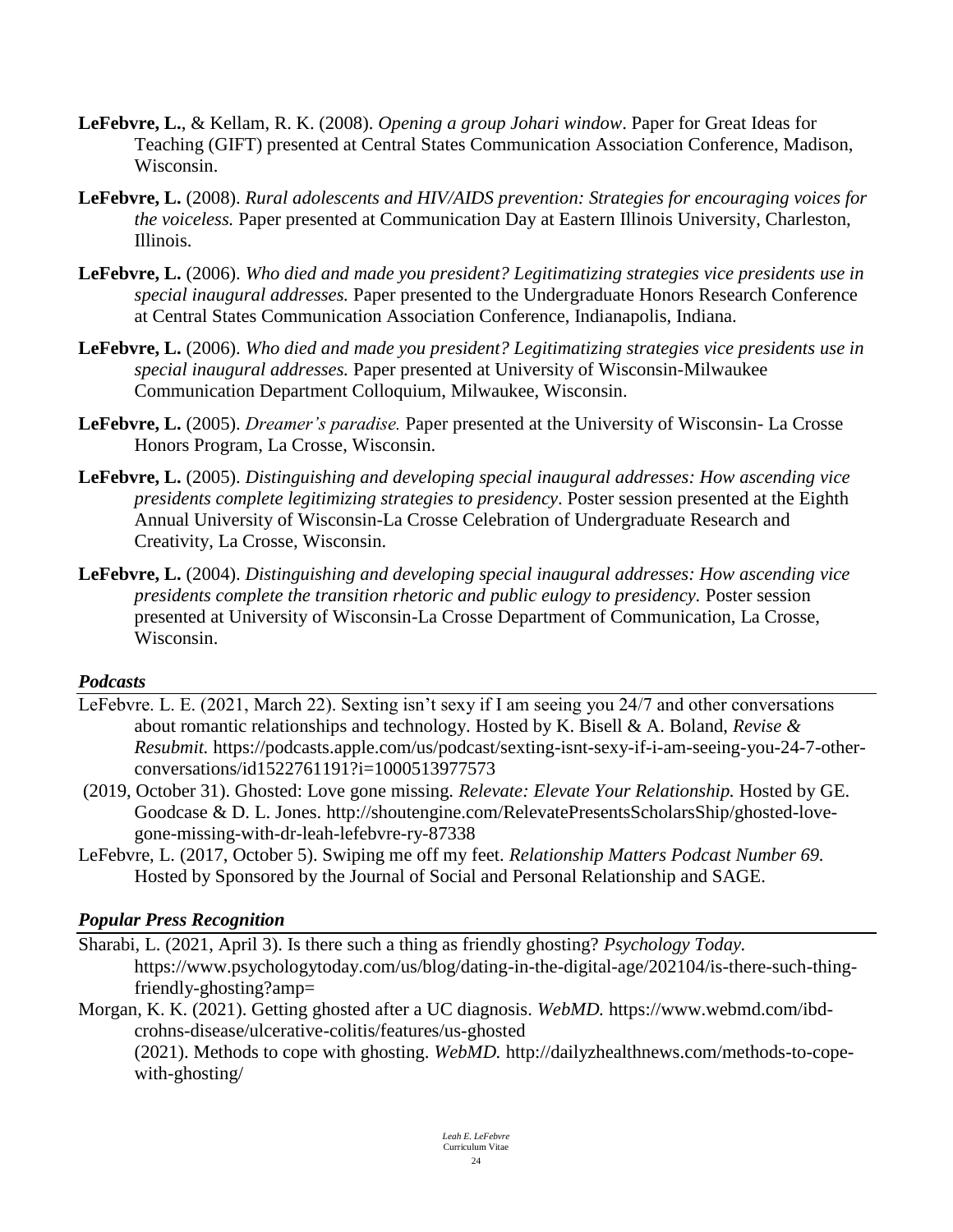(2021). How to handle getting ghosted. *WebMD.* https://all4ur.com/2021/01/28/how-to-handlegetting-ghosted/

- Munggareni, K. (2021, February 20). Ghosting, Cara kejam kita untuk mengakhiri hubungan asmara. *Cantika.* https://www.cantika.com/read/1434755/ghosting-cara-kejam-kita-untuk-mengakhirihubungan-asmara
- Johnson, C. S. (2020, December 11). Treat your lost Christmas like an ex-partner. *Psychology Today.* https://www.psychologytoday.com/gb/blog/its-all-relative/202012/treat-your-lost-christmas-expartner?amp=
- Brody, N., LeFebvre, L., & Blackburn, K. (2020, September 14). Delete the past? Not so fast. How technology complicates the breakup process. *Character & Context.* https://www.spsp.org/newscenter/blog/brody-lefebvre-blackburn-technology-breakups#gsc.tab=0
- Sims, G. (2020, September 10). Ghosting: The romantic relationship disappearing act. *Decide to Commit.*  https://decidetocommit.com/ghosting-the-romantic-relationship-disappearing-act/
- Nathan, R. (2020, July 14). How to avoid getting ghosted by your prospects. *Linkedin.* https://www.linkedin.com/pulse/how-avoid-getting-ghosted-your-prospects-rajiv-rajnation-nathan
- McEwan, B. (2020, March 20). Alone but together. *Psychology Today.* Retrieved from https://www.psychologytoday.com/us/blog/the-networked-relationship/202003/alone-together
- DiDonato, T. E. (2020, January 28). What does it mean to be 'zombied' in relationships? *Psychology Today.* https://www.psychologytoday.com/us/blog/meet-catch-and-keep/202001/what-does-itmean-be-zombied-in-relationships
- Ford, A., & Forte, M. K. (2019, December 4), Ghosting: A disappearing act dominating dating. Elon University. student.elon.edu/aford8/deadlastghost/
- Martinez, A., Tan, G. J., & Tibayan, A. (2019, October 29). The great disappearing act. *The Guidon. https://theguidon.com/1112/main/2019/10/the-great-disappearing-act/*
- Feinman, A. T. (2019, September 28). Do you believe in ghosts? What about ghosting? https://www.alexandratf.com/post/how-i-stopped-being-afraid-of-being-weak
- Lindley, J. K. (2019, September 23). Here's how to deal with being ghosted. *REAL SIMPLE.* https://www.realsimple.com/work-life/family/relationships/being-ghosted
- Ross, A. (2019, September 19). Why are some people still embarrassed to use dating apps? *Swipe Life.* https://swipelife.tinder.com/post/online-dating-stigma/
- Tuazon, N. (2019, August 1). What is ghosting and what to do to erase the hurt? *PEP.* https://www.pep.ph/lifestyle/lifestyle/144922/ghosting-a721-20190801-lfrm
- Zarrabi, D. (2019, July 25). The endless breakup: Coping with breakup depression. *Harbor Psychology & Mental Health.* https://harbormentalhealth.com/2019/07/25/coping-with-breakup-depression-andanxiety/
- Duits, L. (2019, June 14). Op z'n Duits | Waarom ghosting kwaadaardig is, maar we het toch doen. https://www.folia.nl/opinie/130237/op-zn-duits-waarom-ghosting-kwaadaardig-is-maar-we-hettoch-doen
- Phillips, L. (2019). The endless breakup: How to handle an ambiguous split. *Psychology Today.*
- McKie, A. (2019, May 31). Offensive student evaluations 'leave academics in fear.' *Times Higher Education: Insights, Connectivity, and Hiring.*

https://www.timeshighereducation.com/news/offensive-student-evaluations-leave-academics-fear Hobson, N., McIntosh, L., & Marashi, M. (2019, May 15). Is it time to delete our dating apps?

*Psychology Today.* https://www.psychologytoday.com/us/blog/ritual-and-the-brain/201905/is-ittime-delete-our-dating-apps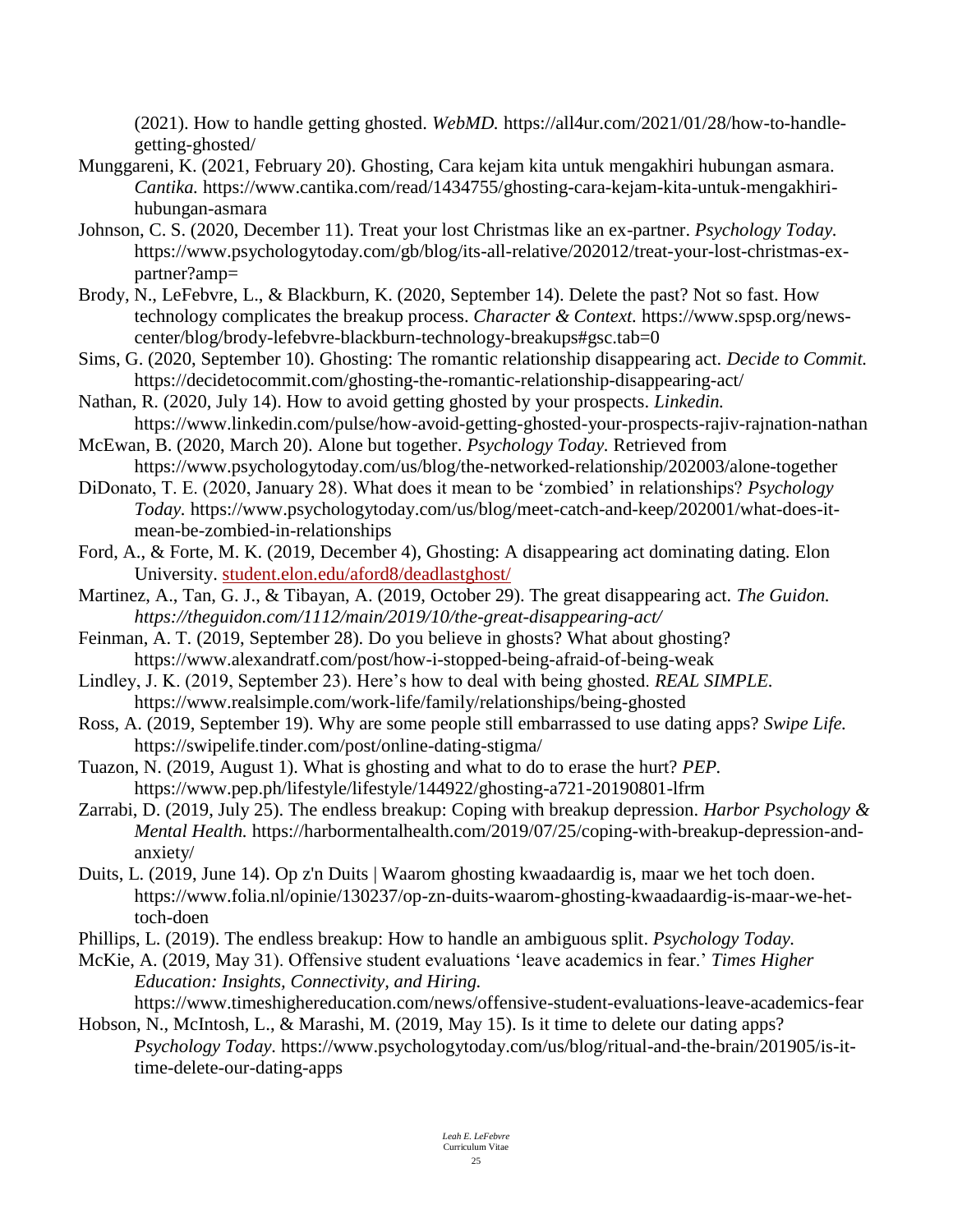- Busch, L. (2019, March 31). Ghosting: The good, the bad, the ugly. *The Student Printz.*  https://www.studentprintz.com/what-you-need-to-know-about-ghosting/
- Neblett, A. (2019, March 19). The science behind ghosting. *Cassius*. https://cassiuslife.com/89712/thescience-behind-ghosting/
- Mehta, V. (2019, March 11). The anatomy of ghosting. *Psychology Today.* <https://www.psychologytoday.com/us/blog/head-games/201903/the-anatomy-ghosting> https://sistersofsocialservicebuffalo.org/blog/head-games/201903/the-anatomy-ghosting
- Vo, L. T. (2019, January 20). How do you calculate the emotional cost of ghosting someone? *Buzzfeed.*  <https://www.buzzfeednews.com/article/lamvo/ghosting-dating-tinder-bumble-emotional-debt> https://www.buzzfeed.com/mx/lamvo/romper-el-corazon-ghosting
- Blake, S. (2019, January 22). It's ghosting or be ghosted: UNC students tell us about this dating disappearing act. *Daily Tar Heel.* www.dailytarheel.com/article/2019/01/ghosting-dating-0122www.dailytarheel.com/article
- Shrikant, A. (2018, January 24). Ghost no more: The rise of the unnecessary breakup text. *Rewire.* https://www.rewire.org/love/unnecessary-breakup-text/
- Hewitt, A. (2019, January 4). The harmful effects of dating apps. *Medium.* https://medium.com/@hewitag98/the-harmful-effects-of-dating-apps-fdf5aceeb5be
- DiDonato, T. E. (2018, September 7). The truth about ghosting to end a relationship. *Psychology Today.* https://www.psychologytoday.com/us/blog/meet-catch-and-keep/201809/the-truth-about-ghostingend-relationship
- Seidman, G. (2018, March, 8). What do we know about ghosting? *Psychology Today.* https://www.psychologytoday.com/us/blog/close-encounters/201803/what-do-we-know-aboutghosting
- Elder, S. L. (2017, December 21). The rekindle or not to rekindle? That is the question. *Psychology Today.* https://www.psychologytoday.com/us/blog/lesson-plan-love/201712/rekindle-or-notrekindle-is-the-question-0
- Lupo, T. (2017, September 4). Now you see me, now you don't: Ghosting in romantic relationships. *Decide to commit.* https://decidetocommit.com/
- Seidman, G. (2017, June 11). Is Tinder really a hookup app? *Psychology Today.* <https://www.psychologytoday.com/us/blog/close-encounters/201706/is-tinder-really-hookup-app>
- Le, B. (2015, April 15). What do people do on Facebook when they are breaking up? *Science of Relationships.*
- DiDonato, T. E. (2014, December 23). 9 ways the Internet can be toxic for your relationship. *Psychology Today.* [www.psychologytoday.com](http://www.psychologytoday.com/)

#### *Undergraduate and Graduate Advisor, Mentor, and Committee Memberships*

#### *Doctoral Research Assistants University of Alabama*

| <i>University of Thubunu</i> |               |
|------------------------------|---------------|
| January 2021 – May 2021      | Ningyang Wang |
| August $2020$ – Present      | Laura Stewart |
| August 2018 – May 2020       | Xiaoti Fan    |
| August 2018 – May 2018       | Lena Powe     |

*Doctoral Advisor* October 2021 – Present Cameron Panhans

*Doctoral Dissertation Committee Member*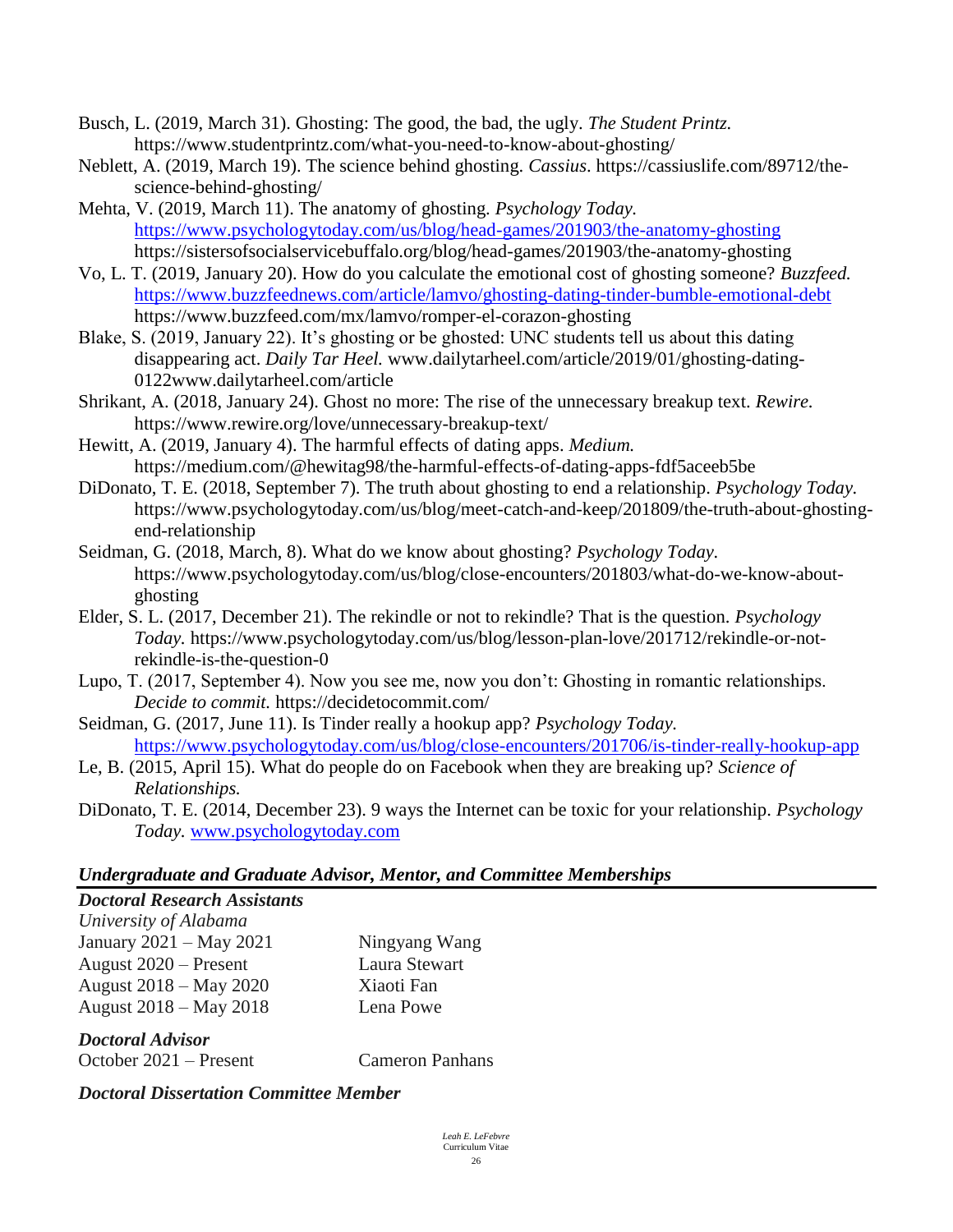| December $2021$ – Present | Jannet Khadiza                                               |
|---------------------------|--------------------------------------------------------------|
| April $2021$ – Present    | Kirsten Barnes                                               |
| January $2021 -$ Present  | <b>Courtny Franco</b>                                        |
| September 2020 – Present  | Ragab Abdelmoneium                                           |
| January 2019 – May 2020   | Ryan Decker Rasner (LSU Department of Communication Studies) |

#### *Doctoral Program Advisory Committee Member*

| University of Alabama    |
|--------------------------|
| April 2021 – Present     |
| January 2021 – Present   |
| November 2020 – May 2021 |
| September 2020 – Present |
| January 2019 – May 2020  |

*Master's Advisor*

*University of Alabama* August 2017 – May 2019 Aleksander Wilms

Kirsten Barnes Courtny Franco

Xiaoti Fan

Oluwadamilola Olabisi Ragab Abdelmoneium

*University of Wyoming Department of Communication & Journalism* January 2017 – May 2017 Aleksander Wilms January 2015 – May 2017 Brianne Brasher January 2015 – May 2017 Ryan DeVries January 2015 – August 2017 Paul Johnson January 2014 – August 2016 Ryan Decker Rasner

#### *Master's Committee Member*

*University of Alabama* April 2020 – May 2020 Emily Owen January 2019 – May 2020 Braidyn Lazenby

August 2021 – Present Leslie Page (Department of Human Development & Family Studies)

*Texas Tech University Department of Communication* May 2017 Richelle Hair

*University of Wyoming Department of Sociology* August 2014 – May 2015 Christopher Stout

#### *Undergraduates Advisor or Mentor*

*University of Alabama* 

January 2022 – Present Anna Rose Myrick Honors Student August 2021 – Present Anna Aikens Emerging Scholar August 2021 – Present Alex Glidewell Randall Research Student August 2021 – Present Grace Dean Randall Research Student January 2020 – May 2020 Carli-Jo Kickert Honors Student January 2018 – May 2019 Grant Gabrielson Emerging Scholar August 2018 – May 2019 Brooklyn Pfanstiel Emerging Scholar August 2018 – May 2019 Abigail Slusser Emerging Scholar August 2018 – May 2019 Caroline Ward Emerging Scholar January 2018 – December 2018 Reilly Lockwood Emerging Scholar January 2018 – May 2018 Sawyer Hobbs Emerging Scholar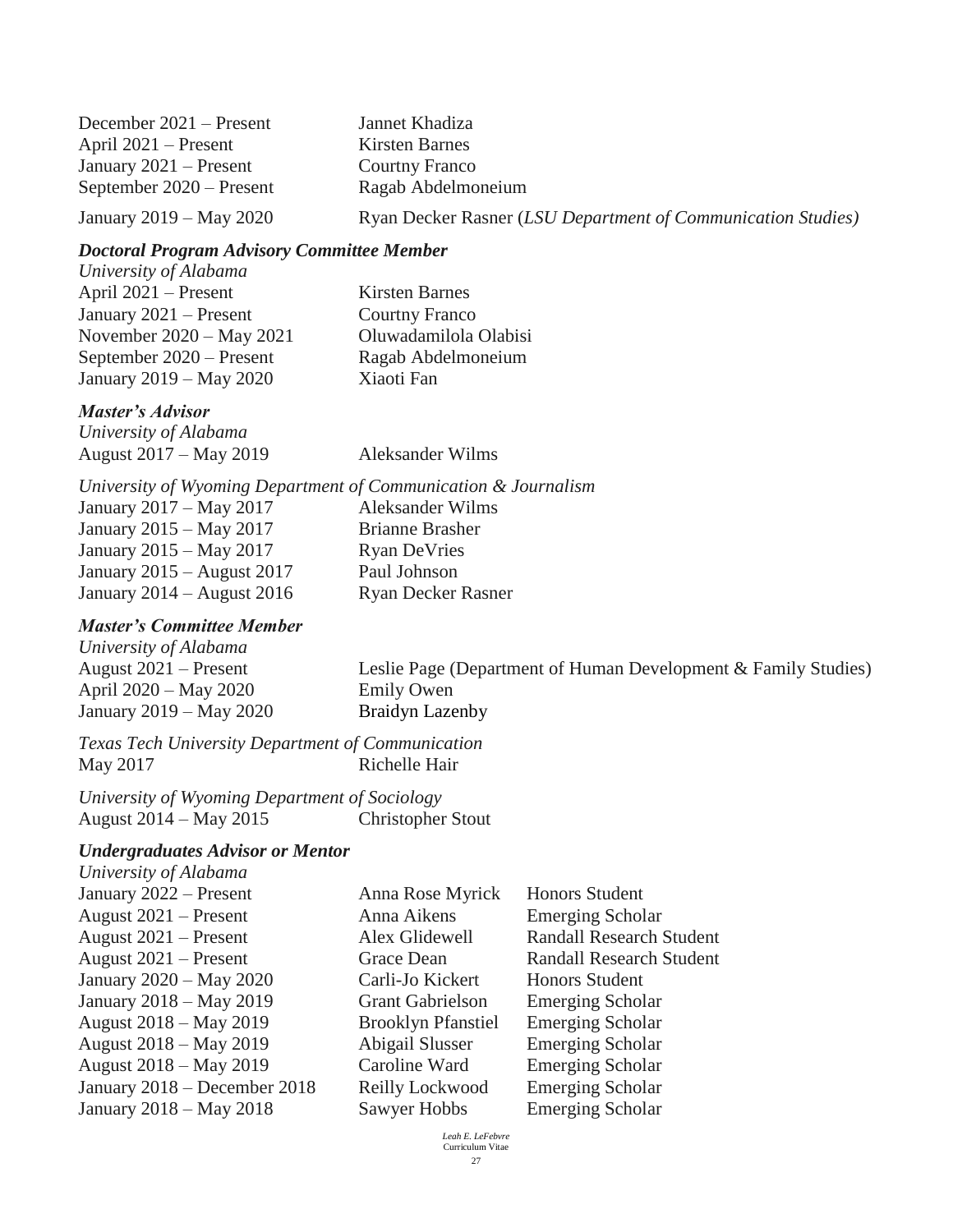January 2018 – May 2018 Awai Baptiste New College Committee Member

*University of Wyoming Department of Communication & Journalism – Honor's Advisor*

| August 2016 – May 2017                                      | <b>Sydney Stein</b> |
|-------------------------------------------------------------|---------------------|
| August 2016 – May 2017                                      | Brooklynn Gray      |
| August 2014 – May 2015                                      | Ashley Hildebrandt  |
| University of Wyoming Department of Communication & Journal |                     |

*University of Wyoming Department of Communication & Journalism* August 2016 – December 2016 Shelby Garstad August 2015 – May 2016 Callie Parrish January 2015 – August 2015 Ryan DeVries August 2014 – May 2015 Rianna Neal

#### *Certifications*

| 2021             | <b>Ethics in Eight Certificate</b><br>University of Alabama Office of Research & Economic Development                               |
|------------------|-------------------------------------------------------------------------------------------------------------------------------------|
| 2021             | Diversity, Equity, and Inclusion (DEI) Certificate<br>University of South Florida Muma College of Business                          |
| 2020             | <b>Safe Zone Ally Training</b><br>University of Alabama Safe Zone Resource Center                                                   |
| 2017             | <b>Diversity Advocate Training</b><br>Communication of Communication & Information Studies (C&IS)                                   |
| 2009             | <b>Interfaith Conflict Resolution Certification</b><br>United States Institute of Peace – Professional Training                     |
| 2009             | <b>Conflict Analysis Certification</b><br>United States Institute of Peace – Professional Training                                  |
| 2007             | <b>Mediation and Negotiation Certification</b><br>University of Wisconsin-Milwaukee Graduate Certification                          |
| <b>Fieldwork</b> |                                                                                                                                     |
| 2011             | Field Researcher – Norwegian Research Fellowship<br>Universitetet i Nordland Bodø Graduate School of Business / University of Texas |
| 2004             | Assistant Researcher – Dr. Kara Lindaman's Rural Midwest Minority Effect Survey<br>University of Wisconsin – La Crosse              |
| 2002             | <b>Supervisor – Survey Research on Youth Tobacco Compliance</b><br>University of Wisconsin – Madison                                |

#### *Professional Development*

| 2021 | Diversity, Equity, and Inclusion in the Workplace Certificate<br>University of South Florida Muma College of Business | Virtual        |
|------|-----------------------------------------------------------------------------------------------------------------------|----------------|
| 2020 | <b>Extreme PowerPoint</b><br><b>Texas Tech University Communication Training Center</b>                               | Virtual        |
| 2019 | Love Consortium and John Templeton Foundation                                                                         | Ottawa, Canada |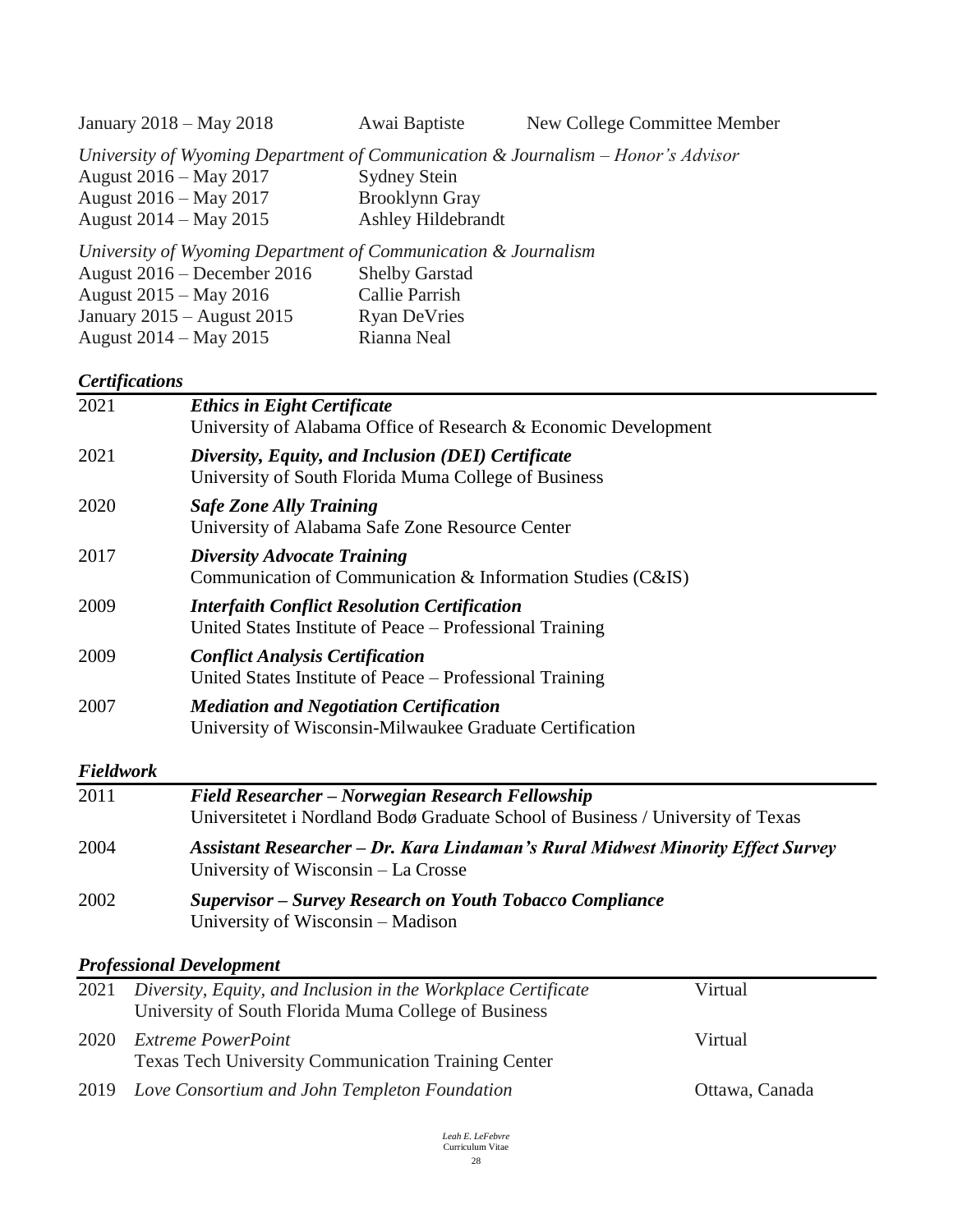Love Consortium Pre-Conference Workshop

| 2019 | Institute for Communication and Information Research (ICIR)<br><b>Grant Writing Institute</b>                                                                                          | Tuscaloosa, AL    |
|------|----------------------------------------------------------------------------------------------------------------------------------------------------------------------------------------|-------------------|
| 2018 | Design a Mixed Methods Research Project: An Interactive Workshop<br>University of Michigan Mixed Methods Program                                                                       | Ann Arbor, MI     |
| 2017 | University of Alabama College of Communication & Information Studies Tuscaloosa, AL<br><b>Diversity Advocates Training</b>                                                             |                   |
| 2015 | University of Wyoming Elbogen Center for Teaching and Learning<br>Approaches to Assigning and Assessing Student Writing                                                                | Laramie, WY       |
| 2015 | Social Experimental and Social Psychology Association<br>Attraction and Relationships Pre-Conference                                                                                   | Denver, CO        |
| 2015 | Mobile Pre-Conference<br><b>International Communication Association Conference</b>                                                                                                     | San Juan, PR      |
| 2015 | Writing Winning Grant Proposals for Humanities, Arts and Social Sciences<br>Grants Writers' Seminars and Workshop                                                                      | Laramie, WY       |
| 2015 | Lying and Deception Teaching the Course to Undergraduates Short Course<br><b>National Communication Association Conference</b>                                                         | Las Vegas, NV     |
| 2014 | Teaching Sexuality & Communication Short Course<br><b>National Communication Association Conference</b>                                                                                | Washington, D.C.  |
| 2011 | Qualitative Summit<br>Universiteteti of Nordland Bodø                                                                                                                                  | Kerringøy, Norway |
| 2011 | <b>Hierarchical Linear Modeling</b><br>University of Texas Summer Statistics Institute                                                                                                 | Austin, TX        |
| 2010 | Role of the Apology, Forgiveness, and Reconciliation in Collaborative Processes<br>University of Texas Center of Dispute Resolution                                                    | Austin, TX        |
| 2010 | Power Analysis for Proposal Writing<br>University of Texas Summer Statistics Institute                                                                                                 | Austin, TX        |
| 2006 | An Overview of Online Teaching: Building, Designing, and Understanding Online Learning<br>Center of Teaching and Learning Online Workshop<br>Minnesota State Colleges and Universities | Minneapolis, MN   |

#### *Student-Initiated Interactions*

| March     | 2015 University of Wyoming Chi Omega Professors' Dinner             |
|-----------|---------------------------------------------------------------------|
| November  | 2014 University of Wyoming Delta Delta Delta Scholarship Open House |
| September | 2014 University of Wyoming Honorary Soccer Coach                    |
| March     | 2013 University of Texas Zeta Tau Alpha Professors' Dinner          |

## *Departmental Contributions*

| University of Alabama Department of Communication Studies Committees |                                       |  |  |  |
|----------------------------------------------------------------------|---------------------------------------|--|--|--|
| August 2021 - Present                                                | Departmental Administrative Committee |  |  |  |
| August $2021$ – Present                                              | <b>Graduate Program Committee</b>     |  |  |  |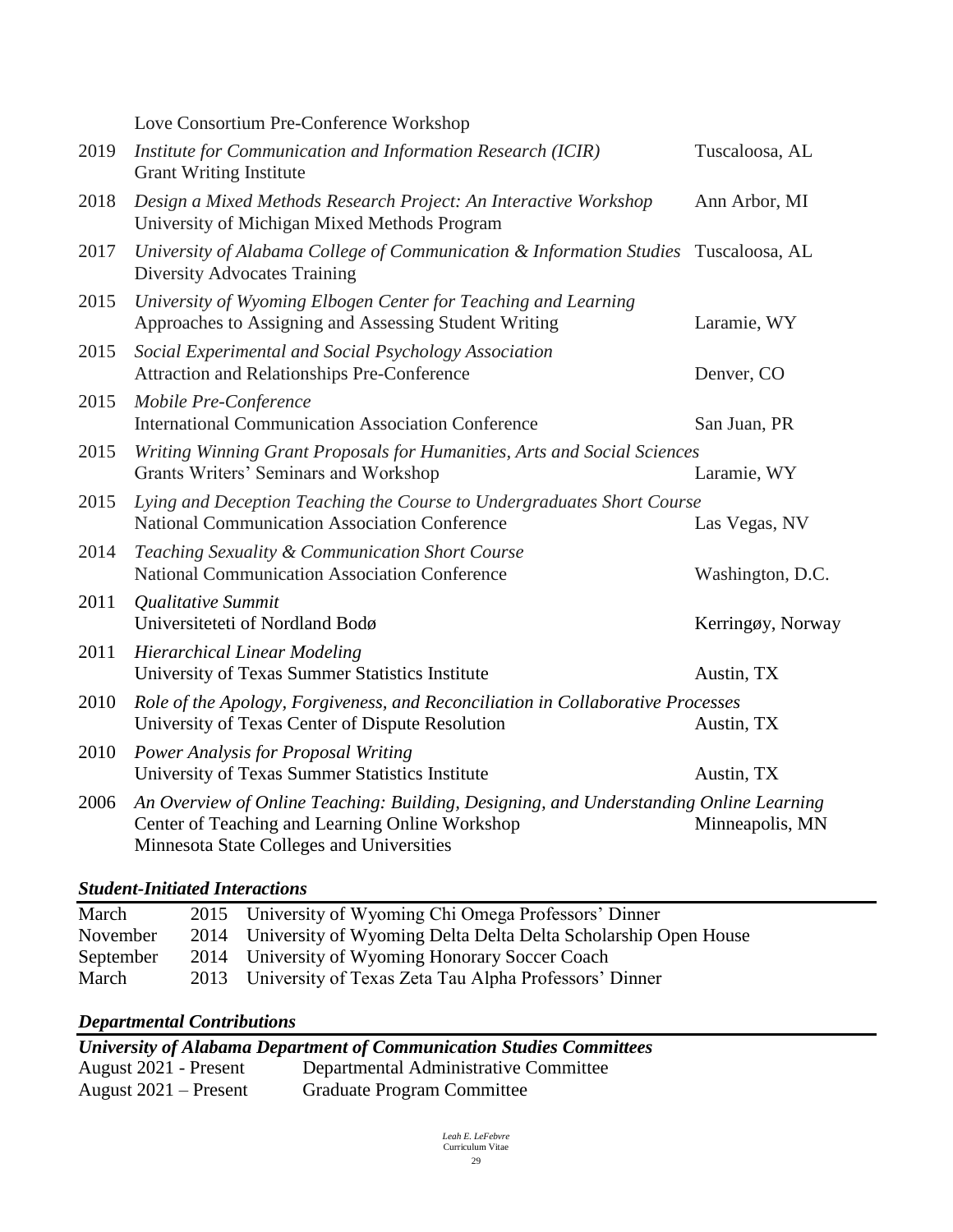| May 2021 - August 2021       | <b>External and Reputation Committee Member</b> |
|------------------------------|-------------------------------------------------|
| <b>August 2017- May 2021</b> | Undergraduate Program Committee Member          |
| 2019-Present                 | Human Communication Research Coordinator        |
| 2017-2018                    | Human Communication Research Coordinator        |

*University of Alabama Department of Communication Studies Ad Hoc* 

| 2019         | Ad hoc Peer Institution Programs for Academics Analytics Chair |
|--------------|----------------------------------------------------------------|
| 2017         | Ad hoc Graduate Committee                                      |
| 2017-Present | Alabama Forensics Council Volunteer Judge                      |

#### *University of Wyoming Department of Communication & Journalism Committees*

- 2014-2017 Lambda Pi Eta Advisor
- 2016-2017 Finance Committee Member
- 2014-2016 Student Interaction Committee Chair
- 2014-2015 Personnel Committee Member

## *University of Wyoming Department of Communication & Journalism Ad Hoc*

2016 Discovery Days Departmental Representative 2014 Discovery Days Departmental Representative

#### *University of Texas Department of Communication Studies*

- 2012-2014 Incoming Graduate Students Graduate Student Mentor
- 2012-2014 Individual Events Speech Team Volunteer Coach
- 2012-2013 Measurements & Evaluation Committee Member
- 2011 **If I Knew Then Panelist**

#### *Eastern Illinois University Department of Communication Studies Representative*

| 2009 |  |  | <b>Classroom Behavior Working Group Representative</b> |
|------|--|--|--------------------------------------------------------|

- 2008-2009 Assessment Committee Representative
- 2008-2009 Introduction to Public Speaking Committee Representative
- 2007-2009 Scholarships and Awards Committee Representative
- 2007-2008 Student Activity Committee Representative
- 2007-2008 Student Experience Work Group Representative
- 2007-2008 Technology Work Group Representative

## *Eastern Illinois University Department of Communication Studies Ad Hoc*

| 2009 | Smith-Merritt Persuasive Public Speaking Contest Judge         |
|------|----------------------------------------------------------------|
| 2009 | Betty Lou Balasi Speech Contest Judge                          |
| 2008 | <b>New Faculty Orientation Speaker</b>                         |
| 2008 | <b>Smith-Merritt Persuasive Public Speaking Contest Judge</b>  |
| 2007 | <b>Butler University Collegiate Forensics Tournament Judge</b> |
| 2007 | Betty Lou Balasi Speech Contest Judge                          |

#### *University of Wisconsin-Milwaukee Department of Communication Studies* 2005-2007 Graduate Advisory Committee Representative

#### *College Contributions*

| University of Alabama |                                                        |  |  |  |
|-----------------------|--------------------------------------------------------|--|--|--|
| 2021                  | <b>Strategic Planning Subcommittee</b>                 |  |  |  |
| 2019-Present          | Computing and Instructional Technology Committee Chair |  |  |  |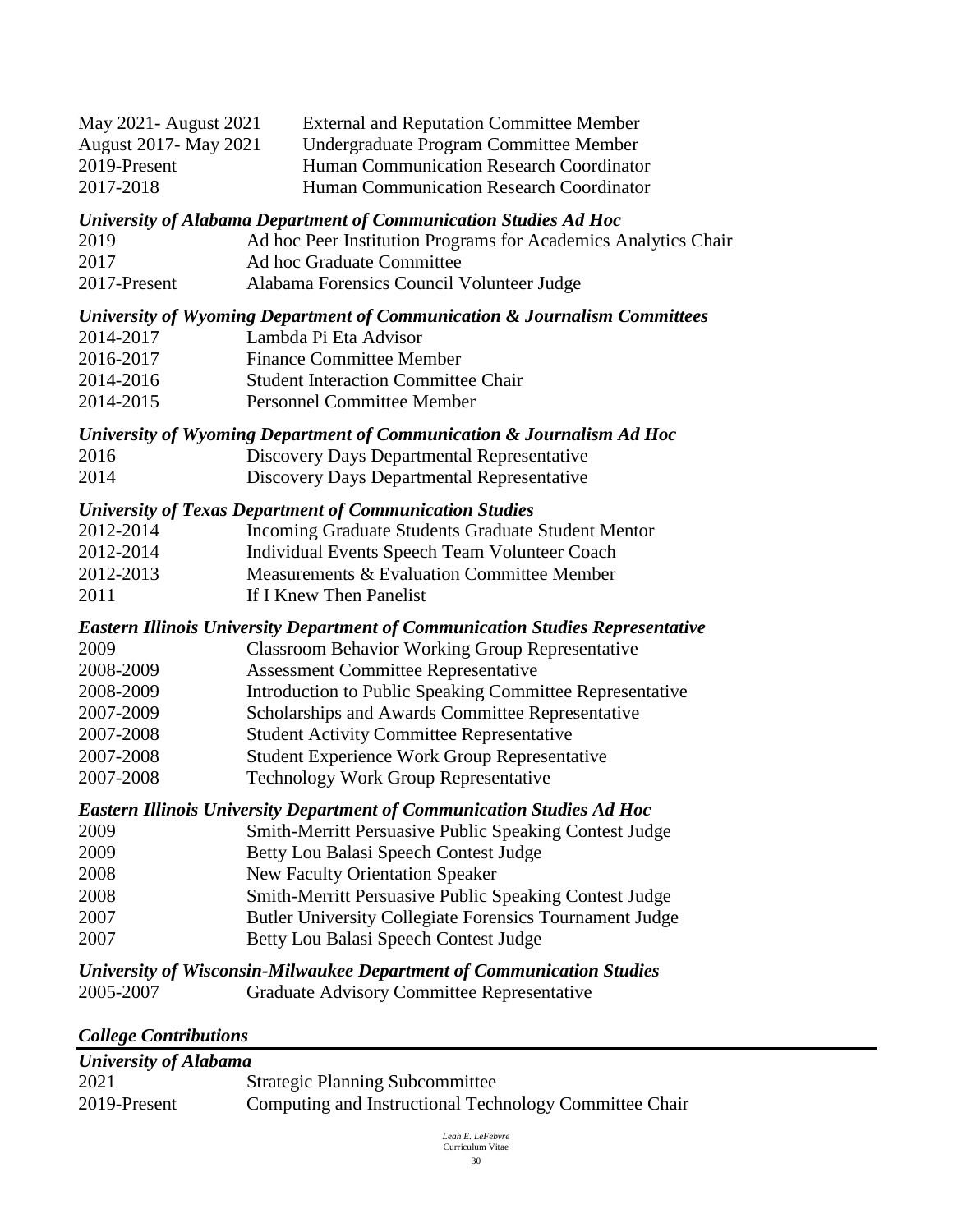| 2018-2019 | Computing and Instructional Technology Committee Co-Chair |
|-----------|-----------------------------------------------------------|
| 2017-2018 | Computing and Instructional Technology Committee Member   |

## *University Contributions*

| University Contributions     |                                                                                          |  |
|------------------------------|------------------------------------------------------------------------------------------|--|
|                              | <b>University of Alabama Department of Communication Studies</b>                         |  |
| $2019 - 2021$                | Communication & Information Sciences Faculty Senator                                     |  |
| $2020 - 2021$                | Faculty Senate Research & Service Subcommittee                                           |  |
| $2019 - 2020$                | <b>Faculty Senate Financial Affairs Subcommittee</b>                                     |  |
| <b>University of Wyoming</b> |                                                                                          |  |
| 2016-2017                    | <b>Faculty Senate Representative</b>                                                     |  |
| 2014-2016                    | <b>Faculty Senate Alternate</b>                                                          |  |
| 2015-2017                    | Union Advisory Board Faculty Representative                                              |  |
|                              | <b>University of Texas at Austin</b>                                                     |  |
| 2011-2012                    | Intellectual Entrepreneurship (IE) Pre-Graduate Internship Mentor                        |  |
|                              |                                                                                          |  |
|                              | <b>Eastern Illinois University</b>                                                       |  |
| 2008-2009                    | University of Professionals of Illinois (UPI) Union Representative                       |  |
|                              | <b>Chapter Negotiations Agenda Committee</b>                                             |  |
| 2007                         | Eastern Illinois University Reads Faculty Leader                                         |  |
| 2007                         | <b>Environment Sustainability Committee Graduate Student Representative</b>              |  |
|                              | <b>University of Wisconsin-Milwaukee</b>                                                 |  |
| 2006-2007                    | <b>Student Senate Graduate Representative</b>                                            |  |
| 2006-2007                    | Academic Program and Curriculum Committee Graduate Representative                        |  |
| 2006-2007                    | Admissions and Records Policy Committee Graduate Representative                          |  |
| 2006-2007                    | Student Recruitment Advisory Committee Graduate Representative                           |  |
|                              |                                                                                          |  |
|                              | <b>University of Wisconsin-La Crosse</b>                                                 |  |
| 2002-2005                    | Public Relations Representative and Tour Guide Vanguard                                  |  |
| 2005                         | Eagle Roundtable University Representative                                               |  |
| 2005                         | Search and Screen Committee for Admissions Representative                                |  |
| 2004                         | Search and Screen Committee for Diversity Admissions Counselor Representative            |  |
| 2004                         | Search and Screen Committee for Non-Resident Admissions Counselor Representative         |  |
| 2004                         | Milwaukee National College Fair Vanguard Representative                                  |  |
|                              | <b>Community Contributions</b>                                                           |  |
| 2016                         | <b>Wyoming 4-H Showcase Showdown</b><br>Laramie, WY                                      |  |
|                              | Judged Senior and Junior demonstrations/presentations from youth from across the state.  |  |
| 2009-2012                    | <b>Volunteer for Austin Pets Alive</b><br>Austin, TX                                     |  |
|                              | Promote responsible pet ownership, fed bottle baby kitties and young cats saved from     |  |
|                              | euthanasia, and assist with miscellaneous volunteer tasks.                               |  |
| 2007-2009                    | <b>Volunteer Assistant Women's Charleston High School Soccer Coach</b><br>Charleston, IL |  |
|                              | Taught teamwork, soccer skills, and life lessons to young women.                         |  |
|                              |                                                                                          |  |

2007 **Volunteer Relief Worker** Greensburg, KS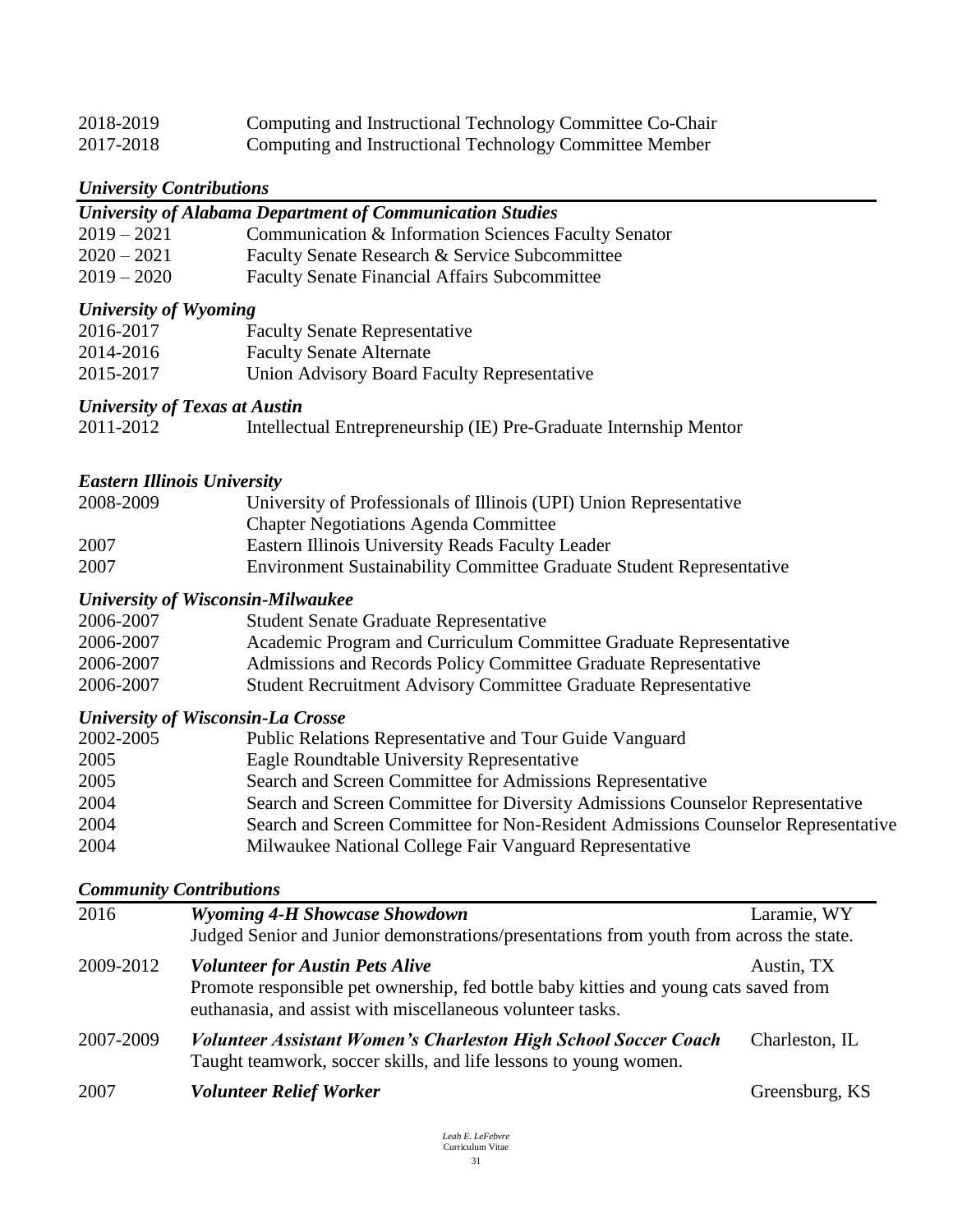Supported South Central Kansas Tornado Relief Organization by rebuilding homes and leading student groups during tornado debris cleanup.

2006 *Facilitator at the Peace Learning Center* Milwaukee, WI Assisted in mediation scenarios and acquainted children with alternative conflict resolution methods.

2004 *Admissions Representative for University of Wisconsin-La Crosse* Milwaukee, WI Served as a respondent for University of Wisconsin-La Crosse at question and answer sessions for potential students and their families via question and answer sessions.

#### *Discipline Contributions*

## *Association Officer/Position*

| $2017$ – Present | International Association of Relationship Research Teaching Committee |
|------------------|-----------------------------------------------------------------------|
| $2019 - 2020$    | Rocky Mountain Communication Association Immediate Past President     |
| $2018 - 2019$    | Rocky Mountain Communication Association President                    |
| $2017 - 2018$    | Rocky Mountain Communication Association Planner                      |
| $2016 - 2017$    | <b>Rocky Mountain Communication Association Vice President</b>        |

#### *Division Officer/Position*

| $2021$ – Present | NCA Human Communication & Technology Dissertation Awards Committee           |
|------------------|------------------------------------------------------------------------------|
| $2021$ – Present | <b>SSCA Interpersonal Communication Division Secretary</b>                   |
| $2021$ – Present | <b>SSCA Communication Theory Division Immediate Past Chair</b>               |
| $2020 - 2021$    | <b>SSCA Communication Theory Division Chair</b>                              |
| $2019 - 2020$    | SSCA Communication Theory Division Vice-Chair and Program Planner            |
| $2018 - 2019$    | SSCA Communication Theory Division Vice-Chair Elect                          |
| $2018 - 2019$    | WSCA Interpersonal Communication Interest Group Immediate Past Chair         |
| $2017 - 2018$    | WSCA Interpersonal Communication Interest Group Chair                        |
| $2016 - 2017$    | WSCA Interpersonal Communication Interest Group Secretary                    |
| $2018 - 2019$    | NCA Interpersonal Communication Division Legislative Assembly Representative |
| $2015 - 2016$    | NCA Interpersonal Communication Division Nomination Committee                |
| $2011 - 2012$    | NCA Environmental Communication Division Student Representative              |
| $2009 - 2010$    | NCA Environmental Communication Division Student Representative              |

#### *Editorial Review Board Member*

| $2019$ – Present | Human Communication & Technology Journal |
|------------------|------------------------------------------|
| $2019$ – Present | <b>Southern Communication Journal</b>    |
| $2015 - 2016$    | <b>Iowa Journal of Communication</b>     |

#### *Ad Hoc Journal Reviewer*

*British Journal of Social Psychology, Communication Monographs, Communication Studies, Electronic Journal of Communication, Emerging Adulthood, Journal of Cyberpsychology, Journal of Family Issues, Journal of Health Psychology, Journal of Marriage and Family, Journal of Social and Personal Relationships, Journal of Social Psychology, Personal Relationships, Psychologica Beliga, Social Media + Society*, *Southern Communication Journal,* and *Western Journal of Communication*

#### *Conference Reviewer*